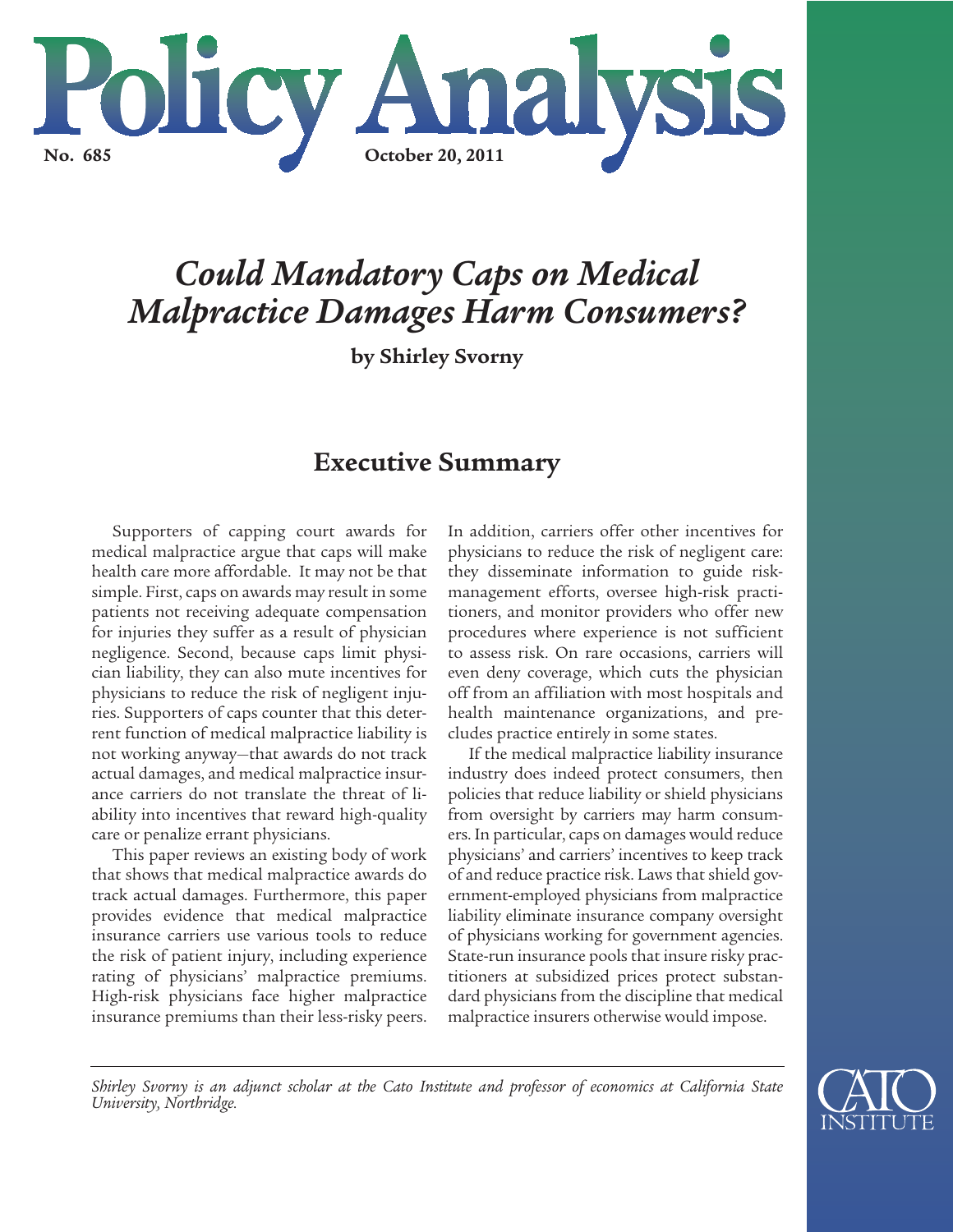**If caps on damages reduce insurance industry incentives to minimize the risk of patient injury, then consumers could lose important protections.**

### **Introduction**

Supporters of capping court awards for medical malpractice argue that caps will make health care more affordable. It may not be that simple. First, caps on awards may result in some patients not receiving adequate compensation for injuries they suffer due to physician negligence. Second, because caps limit physician liability, they can also mute incentives for physicians to reduce the risk of negligent injuries. Supporters of caps counter that this deterrent function of medical malpractice liability is not working anyway—that awards do not track actual damages, and medical malpractice insurance premiums do not reward high-quality care or penalize errant physicians with higher premiums.

This paper proceeds as follows. I begin with a review of the structure and regulation of the medical professional liability insurance industry. Next, for those unfamiliar with studies of the tort system and concerned that it fails to identify malfeasant physicians, I review the empirical literature that has found malpractice awards generally track injuries resulting from negligence. The next section reviews the conventional wisdom that says medical malpractice insurance companies do not "experience rate" (i.e., charge higher premiums to physicians who are more likely to injure patients). Drawing on interviews with underwriters and brokers, published sources, and an extensive review of state insurance company rate filings in California and elsewhere, I explain how the malpractice insurance industry uses underwriting and other tools to provide oversight and reduce adverse medical events. I conclude that important consumer protections could be lost were caps on economic and noneconomic damages to reduce insurance industry incentives to evaluate and minimize risk associated with the practice of medicine.

The findings in this paper have implications for several other public policies, including laws that shield government-employed physicians from malpractice claims, state malpractice insurance subsidies for highrisk physicians (via state joint underwriting associations), and state licensing of medical professionals.

# **The Medical Malpractice Insurance Industry**

Medical professional liability insurance is commonly referred to as malpractice insurance. State governments regulate medical malpractice insurance. Companies approved by state insurance departments are called admitted carriers. Admitted carriers must demonstrate financial stability and adhere to state regulations. They must seek state department of insurance approval for rates and forms. State guarantee programs protect injured patients against insurer insolvency.

Since the mid-1970s, the share of the medical professional liability insurance market held by traditional, for-profit, commercial insurers has declined as not-for-profit, physicianowned insurers' share has grown. Other risktransfer entities provide insurance to medical societies or physician groups.<sup>1</sup>

Physicians denied coverage or dropped by admitted carriers turn to surplus-lines carriers. This includes physicians who have lost hospital privileges, those with a history of medical malpractice claims or drug or alcohol abuse, and physicians sanctioned by state medical boards. Medicare or Medicaid fraud can also be a ticket to the surplus-lines market.<sup>2</sup> Doctors with clean clinical records may be in the surplus-lines market because they practice in more than one state, have gone without insurance coverage for a time, or are using a new procedure not yet widely in use.

For the most part, surplus-lines carriers are not as heavily regulated as admitted carriers nor backed by a state guarantee fund. $3$  Because they are not required to file forms and rates, they may change rates or policy terms as conditions warrant. This allows them to design insurance products for nonstandard risks.<sup>4</sup>

The number of physicians in the surpluslines market depends on the medical malpractice insurance cycle.<sup>5</sup> In a buyers' market, the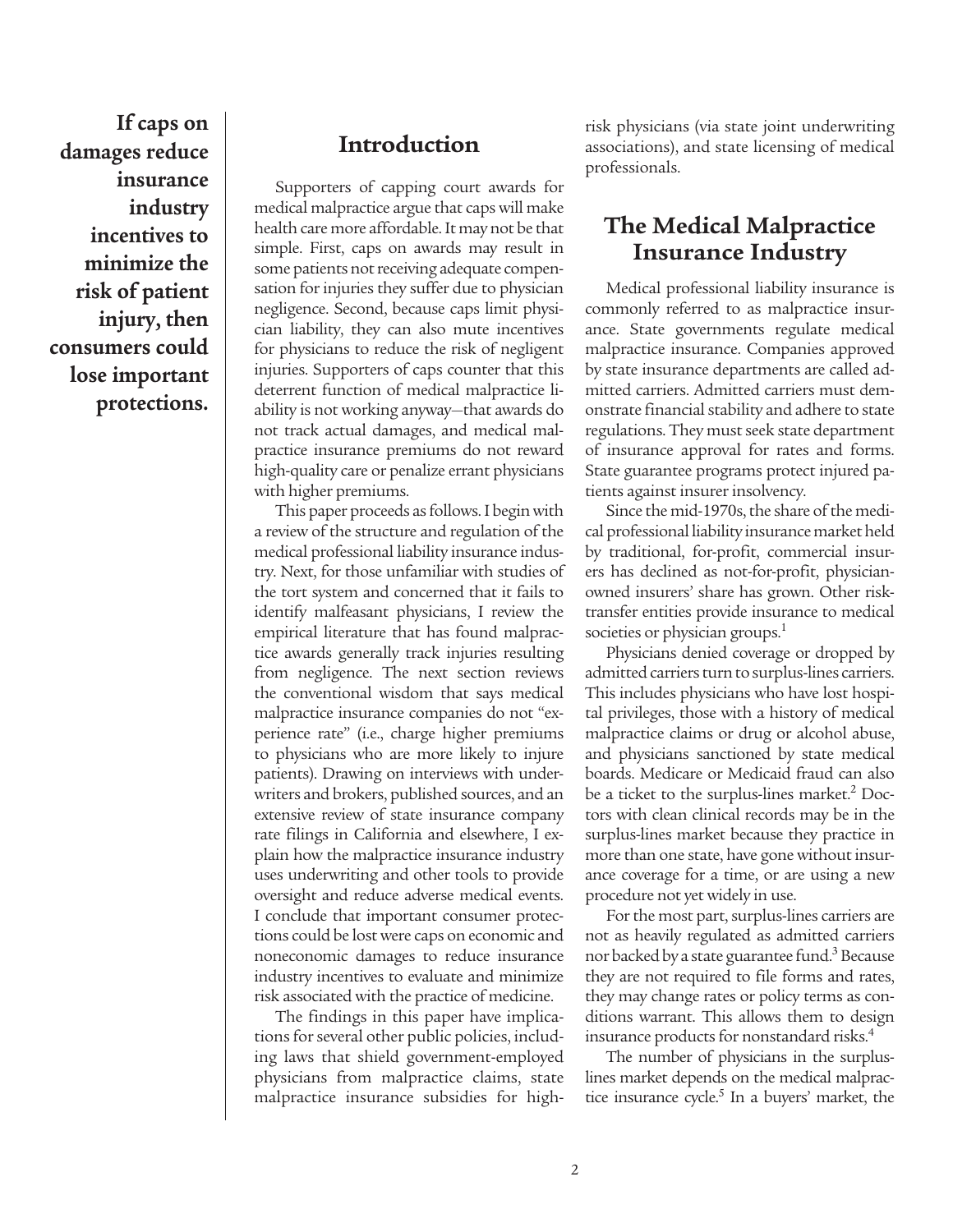so-called soft market, admitted carriers take on more risky physicians. Today, an aging soft market has led many admitted carriers to expand the set of physicians they will cover, crowding out the surplus-lines carriers. CNA HealthPro underwriting director Tim Vlazny estimates that the share of premiums attributed to doctors in the surplus-lines market can be as low as 1 percent in a soft market and as high as 10 percent in a hard market.<sup>6</sup>

### **Are Malpractice Awards and Settlements Haphazard?**

Tort law serves two functions. The first is to compensate individuals who are harmed by others. The second is to deter harmful behavior. If the medical malpractice system is working properly, court verdicts (and settlements motivated by previous verdicts) would not only compensate patients who suffer due to physician negligence but would also deter future harmful events. The medical malpractice system's ability to deter negligence depends first on the accuracy of court judgments and awards.<sup>7</sup> If awards and settlements are random, there can be no deterrent effect, making the whole system a costly way to compensate victims of negligence.<sup>8</sup>

Researchers have found that awards are not haphazard. The medical malpractice system generally awards damages to victims of negligence and fails to reward meritless claims. Plaintiffs' attorneys, paid on a contingency basis, filter out weak cases. Patients who file valid claims are likely to collect, generally through out-of-court settlements. Though some unfounded claims do result in settlements or the rare court award, the dollar amounts are smaller than they would be for similar injuries that result from physician negligence.<sup>9</sup>

The fact that settlement is common suggests courts are providing good signals as to when plaintiffs will prevail. Under these conditions, insurance companies assess the validity of claims and settle valid claims rather than go to court. The fact that defendants win most court trials makes sense if defendants (providers and insurers) generally settle valid claims out of court.

Another common criticism of the medical malpractice system is that few cases of negligence result in claims. This could be partially explained by the fact that in most cases of negligence the damages are minimal. A prominent study found that nearly 80 percent of patients who suffered a negligent injury either recovered fully within six months or were very old. Both factors indicate relatively small financial losses, which can discourage patients from filing a claim. $10$  The evidence suggests that the majority of claims are heavily concentrated among a small percentage of practicing physicians.11 So if more cases of negligence or substandard care were to result in claims, the set of defendants would not likely differ significantly from the set of high-risk professionals that the current system already identifies.

Critics of the system point to the fact that many initial claims do not involve negligence. This can be explained by patients and their attorneys seeking to gather information about the level of negligence associated with an injury. Once discovery shows a small likelihood of success, many plaintiffs drop their claims.12

Critics of the medical malpractice system point to its high administrative costs.<sup>13</sup> High legal fees may reduce the system's efficiency by leading insurers to settle meritless claims and by deterring some injured patients from filing valid claims. Yet, as economist Patricia Danzon observes, the bulk of administrative costs are limited to the small fraction of cases that go to court. Meanwhile, the deterrent effect influences all medical practice.<sup>14</sup>

Although the conventional wisdom is that lawsuits keep doctors from discussing problems and reporting errors, David Hyman and Charles Silver credit lawsuits with starting discussions that improve care.<sup>15</sup> They write that high malpractice premiums motivated the American Society of Anesthesiologists to launch a patient safety campaign that resulted in a dramatic reduction in surgical anesthesia-related injuries and deaths in the United States. They point to a hospital that did not

**High malpractice premiums motivated the American Society of Anesthesiologists to launch a patient safety campaign.**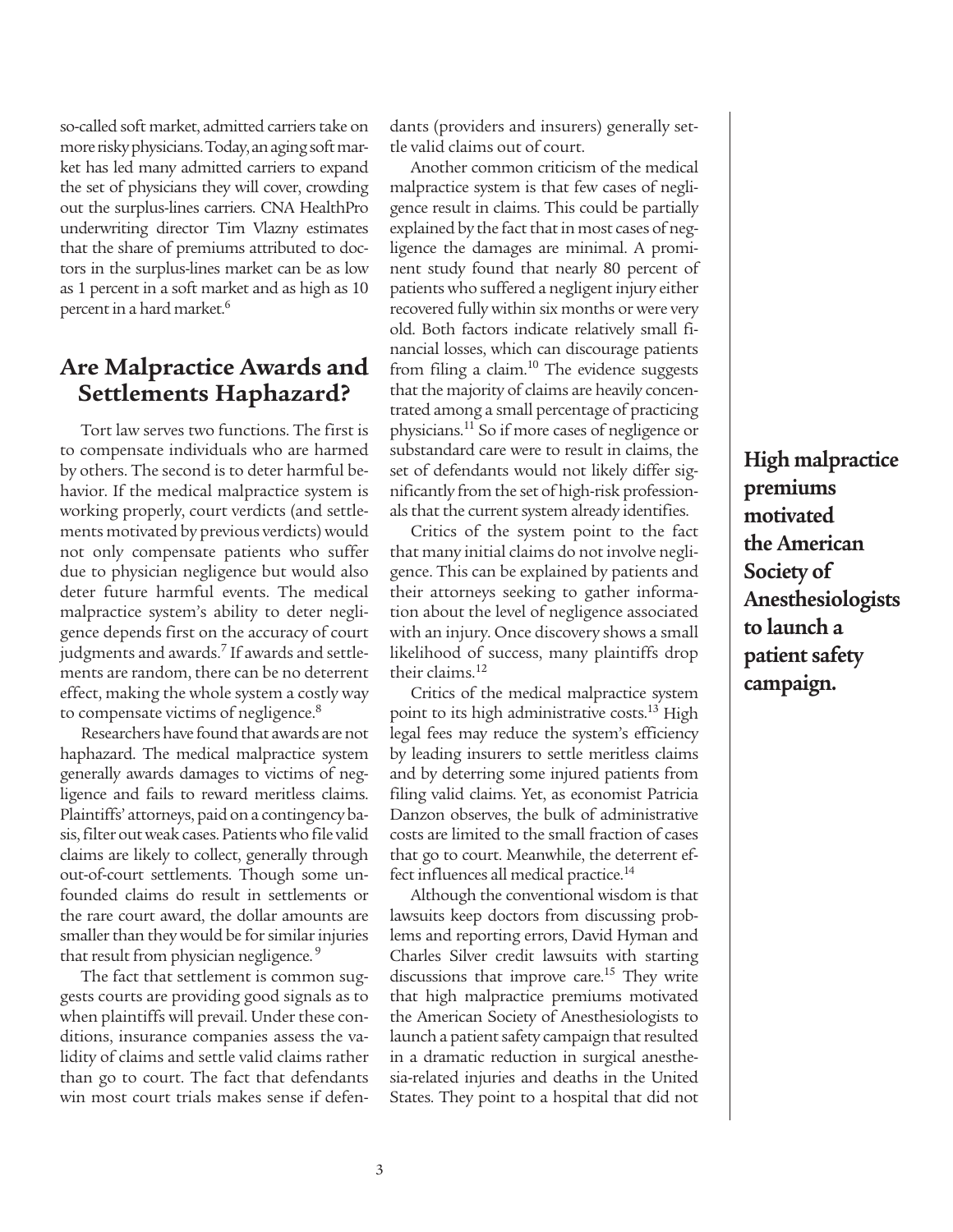take efforts to reduce infection rates until it faced significant costs of litigation; it was litigation costs that motivated the hospital to improve sanitary procedures and resulted in a near elimination of hospital-borne infections.

# **The Conventional Wisdom: Malpractice Insurance Is Not Experience Rated**

If the tort system is to steer providers in the direction of higher-quality care, accurate awards are necessary but not sufficient. Physicians must receive information about how to avoid liability risk and face incentives to act on that information.<sup>16</sup> If malpractice insurance premiums reflect a physician's or a physician group's claims experience or other factors related to the risk of injuring a patient through negligence, then premiums will act as signals that steer physicians toward higher-quality care: the hope of reducing their premiums will encourage high-risk physicians to reduce their risk of injuring patients. If insurers do not experience rate premiums, those signals would not exist and the tort system's deterrent effect would be muted.

The decades-old conventional wisdom holds that medical malpractice insurers rarely adjust premiums to reflect an individual physician's risk. An influential 1981 article by economist John Rolph concluded that "merit rating" was "a practice not now employed in the malpractice insurance industry to a significant degree."17 About the same time, Patricia Danzon reviewed a nationwide sample of premiums paid between 1974 and 1976 and found no surcharges based on claims histories, concluding, "these data suggest that, at least in the group programs, more merit rating is feasible than in fact occurs."<sup>18</sup> In the early 1990s, economist Frank Sloan and colleagues reported the findings of a 1980s survey of 14 medical malpractice insurance companies, in which the majority of firms had "either completely abandoned experience rating . . . or maintained a program of limited scope."<sup>19</sup>

Sloan concluded that "there has been considerable resistance to experience rating in the medical malpractice line."20 Paul Weiler and colleagues concluded, "experience rating has not found much favor with the carriers that insure individual doctors against malpractice suits."<sup>21</sup> In 1998 Sloan and Randall Bovbjerg wrote, "there is little experience-rating in the medical malpractice field, even where there are claims."22 In 2001 economists Gary Fournier and Melayne McInnes wrote that experience rating "is rarely found."23 In 2008, Sloan and Lindsey Chepke wrote, "experience rating of premiums is rare for medical malpractice insurance. Thus, in general, physicians with relatively adverse medical malpractice records pay the same premiums as others."24 Among other places, the conventional wisdom appears in literature reviews by the Robert Wood Johnson Foundation ("experience rating is not widely used. . . . Physician malpractice premiums . . . are usually priced according to the physician's specialty and geographic location") and U.S. Congressional Budget Office ("premiums for malpractice insurance generally are not adjusted on the basis of an individual physician's claim history").<sup>25</sup>

# **Economic Theory vs. the Conventional Wisdom**

Economic theory predicts that the practice of charging the same average premium to low-risk and high-risk physicians would not persist for long in a competitive market. Eventually, a competing insurer would lure away low-risk physicians with the promise of lower premiums, and premiums for high-risk physicians would rise as a result. Economic theory also predicts carriers will continue to invest in underwriting so long as spending an additional dollar on underwriting yields more than one dollar of revenue. Economists generally acknowledge that experience rating could improve the quality of care and the functioning of the tort system.26

The apparent lack of experience rating therefore presents something of a puzzle. To

**If malpractice insurance premiums reflect a physician's risk of injuring a patient through negligence, then premiums will act as signals that steer physicians toward higherquality care.**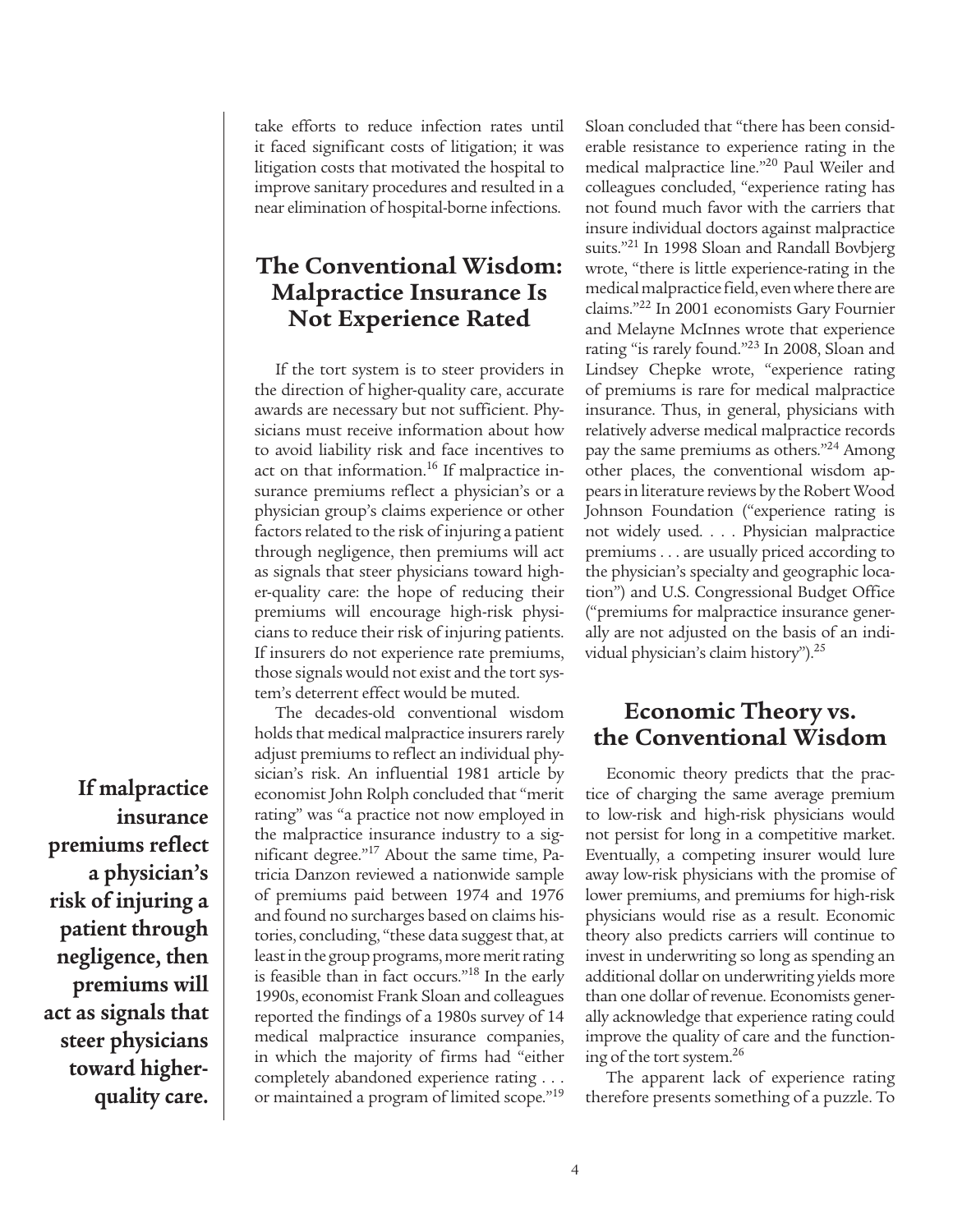explain why experience rating has not taken hold in this market, some cite carriers, who say that experience rating "would not work well with low-frequency, high-severity losses as occur in medical liability, which may take a long time to settle."<sup>27</sup> Others cite the high cost of underwriting. $28$  I will address these explanations after reviewing the evidence of experience rating.

When I was told by an insurance industry professional that medical malpractice insurance is experience rated, I undertook an intensive investigation.<sup>29</sup> I conducted lengthy interviews with underwriters and brokers, scoured published sources, and read all of the medical malpractice insurance rate filings in California. It turns out that the conventional wisdom is wrong. The malpractice insurance market does in fact adjust premiums to reflect physician risk, both within and across carriers. This forces high-risk physicians to bear the cost of the added risk they pose and creates incentives for those physicians to practice safer medicine. Carriers engage in other activities, often tied to underwriting, that also reduce patients' risk of negligent injury.

## **Underwriting**

Initially, when physicians seek insurance, and then on an annual basis, medical malpractice insurers require them to provide information that allows the insurance underwriter to assess liability risk. Insurers ask physicians questions about their practice profile, including whether they perform or assist with surgery, the type of medicine they practice, the number of patients they treat, specific medical techniques and procedures they use, and where they practice.<sup>30</sup> Applicants describe their education and provide a list of hospitals where they are permitted to practice. Applicants must report whether they have ever been denied status as a medical student, a license to practice medicine, a license to prescribe narcotics, hospital privileges, membership in a professional society, or medical professional liability insurance and whether any one of these has ever been restricted, suspended, revoked, or voluntarily surrendered. Physicians must report whether they are specialty-board certified, have ever failed a specialty board certification test, or have ever been denied certification by a specialty board. Physicians must complete a form for every claim filed against them, including information about damages paid and defense costs to their insurer at the time, and any claims they expect to be filed. Physicians must report any history of alcoholism, mental illness, or narcotics addiction, or any criminal history. Lying on one's application is grounds for denial of a claim.<sup>31</sup>

Insurance underwriters scrutinize the information in a physician's application. According to Tim Vlazny, the underwriter's job is to "verify, verify, verify."32 Preferred carriers, those with the strictest underwriting guidelines, may go so far as to search county records. This alerts them to claims before they are reported to public databanks.<sup>33</sup> Information also comes from the so-called "loss runs" provided by a physician's previous medical liability insurer. Loss runs document prior claims, damages, and defense costs. Surpluslines carriers require applicants to produce loss runs for every company with which they have been insured.<sup>34</sup> Insurers reevaluate physicians annually.

Underwriters may even review the equipment a physician uses. A clinician may have had problems with claims in the past, but if he or she has adopted newer techniques or purchased safer equipment, that may allow the physician to secure a policy with a lower premium.35 In Colorado and in Nebraska, the medical malpractice liability carrier COPIC performs a standardized review for significant safety and risk aspects of all the offices of the physicians it insures biannually (nearly 2,400 such reviews a year).  $36$ 

Underwriters occasionally have access to information that is not available publicly. For example, they might obtain information such as physician-specific utilization reports from a managed care company intent on negotiating a lower rate for its physicians.37

**Medical malpractice insurers require physicians to provide information that allows the insurance underwriter to assess liability risk.**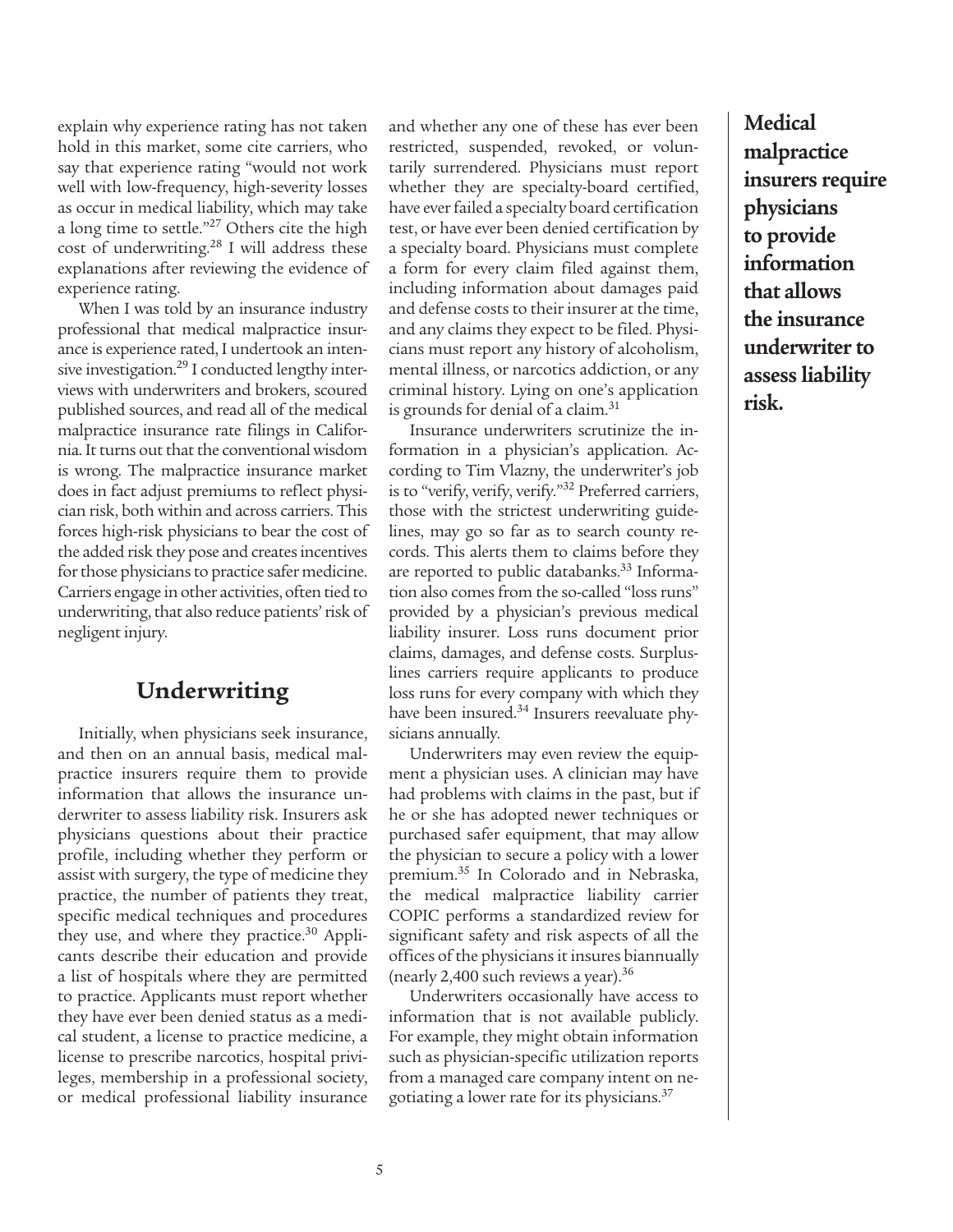**Experience Rating**

Experience rating refers to the practice of charging physicians with a history of risky behaviors higher premiums than their samespecialty, same-location peers. As a first step in experience rating, a standard-lines carrier may impose premium surcharges on physicians whose claims histories do not meet the company's standards, or offer discounts to physicians with clean histories. A 1989 survey of insurance companies commissioned by the Institute of Medicine reported the use of experience rated surcharges at 6 carriers (of 10 that answered the question about use of experience rating and surcharges).<sup>38</sup>

Insurance company rate filings in California show that admitted carriers routinely incorporate surcharges and credits in their rate manuals. Table A–1 lists surcharge provisions found in the most recent California rate filings. The last filing that made any changes to experience rating provisions is listed.<sup>39</sup> Florida filings are similar to those in California. A filing by Florida's second largest insurer includes surcharges between 50 and 500 percent of standard premiums based on a physician's seven-year claim history. <sup>40</sup> A survey of Vermont companies reported surcharges as high as  $400$  percent. $41$ 

Just as surcharges may be used to punish poor risk management, premium credits reward physicians who avoid lawsuits. As Table A–2 shows, almost all California filings include claims-free credits, where the size of the credit—from 5 to 25 percent of a physician's base premium—is often a function of how long a physician has been claims free. Similar credits showed up in Florida rate filings and were reported in the 2005 survey of Vermont companies.<sup>42</sup>

Longevity credits also reward good claims experience, as continued eligibility for insurance indicates risk concerns have not changed substantially. One California insurance company offered a 5 percent credit to physicians insured for five or more consecutive years.<sup>43</sup>

Rate filings may provide only weak evidence

of experience rating. Filing surcharges with the state gives insurance companies the flexibility to use them as they see fit, but filings do not indicate how often carriers actually apply those surcharges. Some carriers report that only a small percentage of insureds face surcharges at any point in time.<sup>44</sup> For example, an admitted carrier might decide to surcharge a physician with the intention that continuing education and enrollment in risk management seminars (see below) would move a physician to a position where the carrier is comfortable insuring him at standard rates.<sup>45</sup>

One carrier reports that if the required surcharge would be much above 25 percent, the company is more likely to reject a physician's application, fail to renew a policy, or impose reductions in coverage upon renewal.<sup>46</sup> Some carriers' filings explicitly state that surcharges may substitute for nonrenewal or cancellation of a policy.47

A 2008 study of malpractice premiums in Massachusetts offers a rare opportunity to see statistics on actual surcharges. A stateregulated mutual insurer in Massachusetts, ProMutual (with an estimated market share of the physician liability insurance market of between 40 and 50 percent in 2005), reports that it began underwriting within-practice specialties based on individual risk factors in 1990, offering discounts for lower-risk physicians. In 2000 the company began surcharging higher-risk physicians. By 2005, roughly 6 percent of ProMutual's policies carried surcharges. Four-and-a-half percent of physicians faced surcharges of less than 25 percent and 1.4 percent paid surcharges over 25 percent. At Pro-Mutual, all physicians in a particular high-risk specialty paid identical premiums in 1990. By 2005, due to refined risk rating, the highestrisk physicians in these high-risk specialties paid premiums three times higher than their same-specialty, lower-risk, peers.<sup>48</sup>

#### **Experience Rating across Carriers**

Though some experience rating takes place among physicians insured by a specific carrier, most experience rating takes place across carriers. Insurance carriers specialize in serving

**At ProMutual, all physicians in a particular highrisk specialty paid identical premiums in 1990. By 2005 the highest-risk physicians paid premiums three times higher.**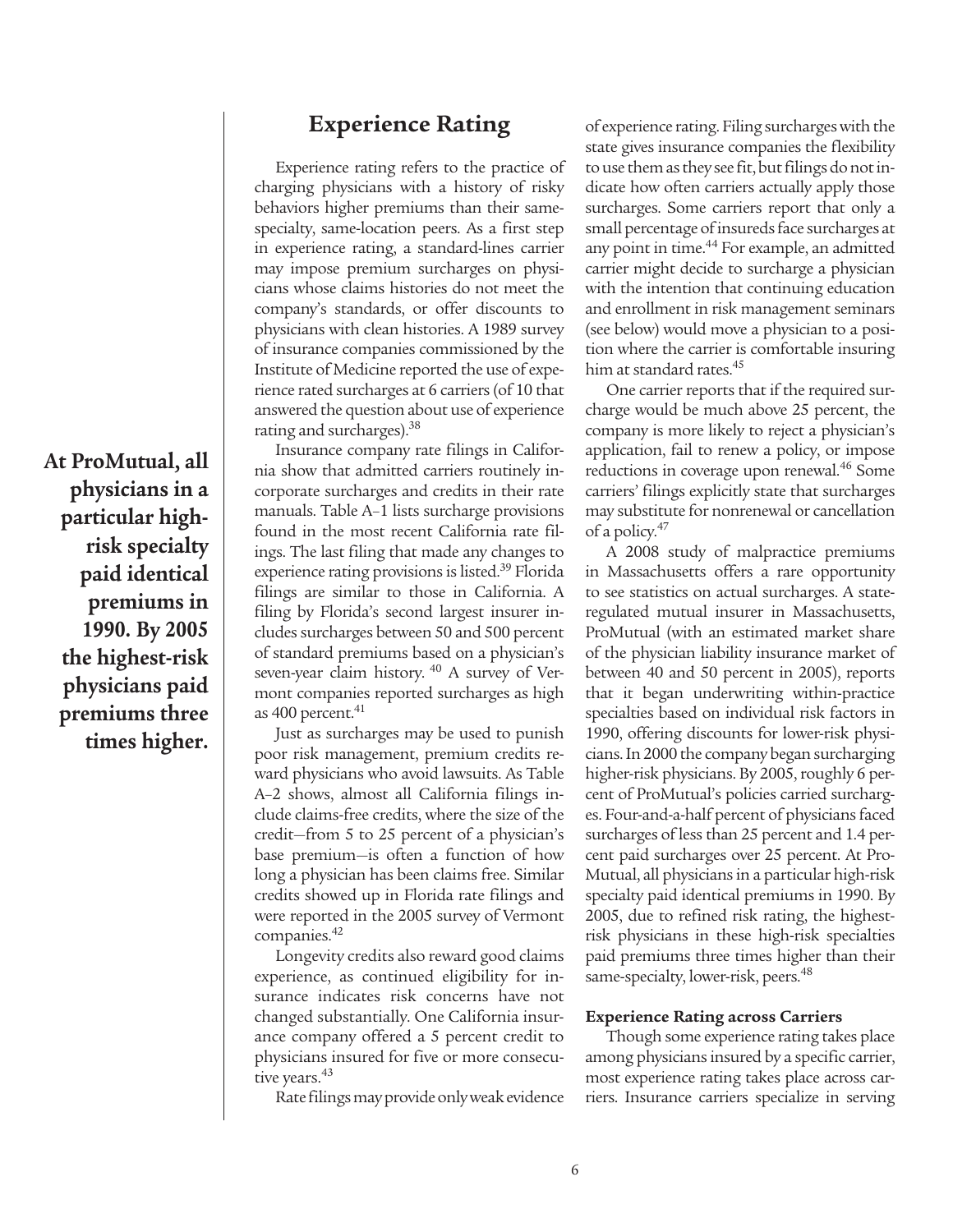physicians with similar risk profiles. Physicians who do not meet one carrier's risk profile must seek insurance elsewhere. This allows insurance carriers to specialize in underwriting certain risks.

Some companies who insure only the least-risky physicians do little underwriting. They pick physicians with spotless records. This keeps their costs and premiums low. In California, the Cooperative of American Physicians provides coverage through Mutual Protective Trust, a company whose underwriting guidelines are known to be particularly strict.<sup>49</sup> Preferred Physicians Medical Risk Retention Group advertises that, in more than 30 states, it insures only high-quality anesthesia practices.50 General Star's Physicians Advantage Program insures only those physicians with a good loss history, specialty board certification, and no practice impairments.<sup>51</sup> When such carriers reject an application because they are unwilling to assume that physician's liability risk, that itself is a clear example of experience rating.

Other companies underwrite physicians with somewhat higher risk. When admitted carriers deny coverage to physicians who present too much risk, those physicians must turn to surplus-lines carriers, who typically charge more. Premiums in the surplus-lines market are generally between 150 to 500 percent of those in standard markets.<sup>52</sup> A physician paying \$10,000–\$15,000 in the admitted market might pay \$25,000–\$50,000 in the surplus-lines market if he had been sued many times.<sup>53</sup> Tim Vlazny reports that premiums in the surplus-lines market average twice the level of those in admitted markets in the hard part of the medical malpractice cycle (a seller's market) and 1.25 times the admitted rate in a soft market (buyer's market).<sup>54</sup> In addition to higher premiums in the surplus-lines market, it is common to require deductibles between \$5,000 and \$25,000 per claim.<sup>55</sup> With deductibles, physicians bear the first dollar of damage costs, creating additional incentives for physicians to reduce their risk.<sup>56</sup>

Physicians denied or dropped by admitted companies not only pay higher premiums and bear more financial risk, but when they retire or are disabled, they pay substantially more than other physicians for Extended Reporting Period (tail) coverage. Tail coverage is important to retired physicians because, while practicing, physicians buy "claims-made" coverage. This type of coverage only protects them against claims made during the period the insurance is in effect. When a physician retires, liabilities for past adverse events are not covered unless the physician has tail coverage.<sup>57</sup> Physicians in the admitted market are offered tail coverage at no charge or at a significantly reduced premium.<sup>58</sup> In contrast, physicians who retire from the surplus-lines market find tail coverage expensive. Premiums may range from 500 percent of the physicians' previous year's premium for five years of tail coverage to 125 percent for one year of tail coverage. Physicians enrolled in "Tribute Plan," a medical malpractice policy offered by the carrier The Doctors Company, face an additional penalty if dropped—they lose access to their Tribute Plan retirement benefit, which includes a retirement payment.<sup>59</sup>

There is stratification of risk within the surplus-lines market as well. For example, General Star has two programs in the surpluslines market, its Physician Select Program and its Special Risk Program.<sup>60</sup> CNA's surpluslines company targets only those physicians who have the potential to return to the admitted market.<sup>61</sup> Darwin National Assurance Company specializes in writing so-called "grey docs," physicians who don't have bad claims records but are in the surplus-lines market because they need more underwriting than the standard market is willing to provide. They may have gaps in coverage, practice in two or more states (as with a radiologist involved in telemedicine), have a large claim that is relatively old, or be involved in clinical research.<sup>62</sup> Some companies underwrite more extensively than others. Whereas Markel evaluates the validity of claims against physicians (appealing to doctors with invalid claims), RSUI treats every claim equally.63 Only a very few companies have the expertise to underwrite physicians in the extreme risk category.<sup>64</sup>

Once in the surplus-lines market, physi-

**Most experience rating takes place across carriers.**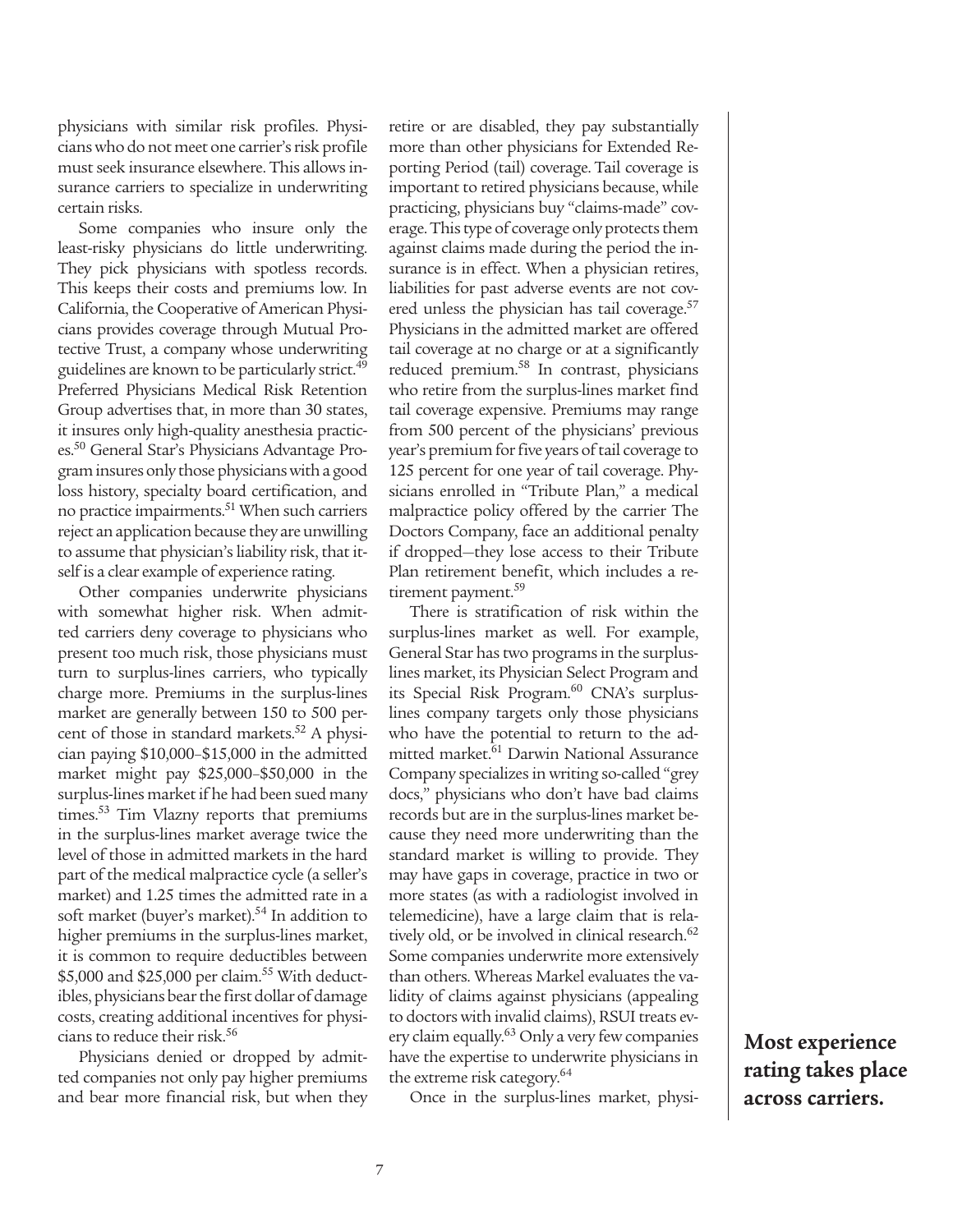**According to a leading health economics textbook, "markets produce 'experience rating' even when firms don't."**

cians are motivated to reduce their perceived risk.65 For many, being placed in the surpluslines market is a "major wake-up call."66 Physicians know that if their insurance is not renewed they will not be allowed to practice in most hospitals or be affiliated with most health maintenance organizations.<sup>67</sup> In some states, they are not allowed to practice at all. Most doctors return to the admitted market after showing that their problems have been resolved. For some, the passage of time suffices to demonstrate to the admitted market that they bring with them no unusual risk. $68$ 

Specialization across companies in the level of risk they choose to insure provides a second level—and stronger evidence—of experience rating. Outside observers may see little evidence of experience rating among physicians insured by a particular carrier, but that is because those physicians have already been selected for common risk characteristics. According to a leading health economics textbook, "markets produce 'experience rating' even when firms don't":

Even if individual insurance firms don't use experience rating to price their insurance, the market may produce an equivalent result. That is, every firm might charge each of its customers the same price, yet each firm may accept different classes of risk. This can readily lead to high-risk customers paying higher rates and low-risk customers paying low rates, even if no single firm charges different rates to different risk classes.<sup>69</sup>

Experience rating across carriers also occurs in other insurance markets, including automobile insurance.<sup>70</sup>

Experience rating of this sort—where admitted carriers deny coverage to high-risk physicians who then must turn to surpluslines carriers or the government—also appears in some of the very research that helped form the conventional wisdom about the infrequency of experience rating.<sup>71</sup> In 2000 Danzon referred to this process as a "crude" form of experience rating.<sup>72</sup>

When told that the common view is that medical malpractice is not experience rated, CNA's Tim Vlazny replied:

I'm surprised that people have difficulty believing physicians' malpractice premiums are impacted by the practitioner's loss experience. Virtually every professional liability line has a premium modification formula for prior losses. Virtually every insurance coverage line discerns on the basis of price risks with and without claims. Large risks—with credible experience—are specifically loss rated by actuaries. Smaller risks or risks without enough credibility on a standalone basis are pooled with other like/ kind risks and within that pool, risks with prior losses will pay more.<sup>73</sup>

# **Reconsidering the Conventional Wisdom**

If medical professional liability insurance is experience rated, how did the conventional wisdom arise? One explanation is that researchers looking for evidence of experience rating have focused on premium surcharges and discounted the experience rating that occurs as different firms specialize in different levels of risk.74

Another explanation is that the conventional wisdom took hold before competitive forces began changing the industry. As Danzon notes, in the 1970s the market was dominated by medical society-sponsored insurance programs that guaranteed coverage to their members. By the 1980s, the entry of physician-owned mutual insurance companies, who used peer review to assess the validity of malpractice claims against physicians, had changed the market.<sup>75</sup> Competition from new entrants would tend to encourage underwriting.

Finally, the declining cost of data retrieval, data management, and record keeping have made it easier for underwriters to assess the claims history of individual physicians, and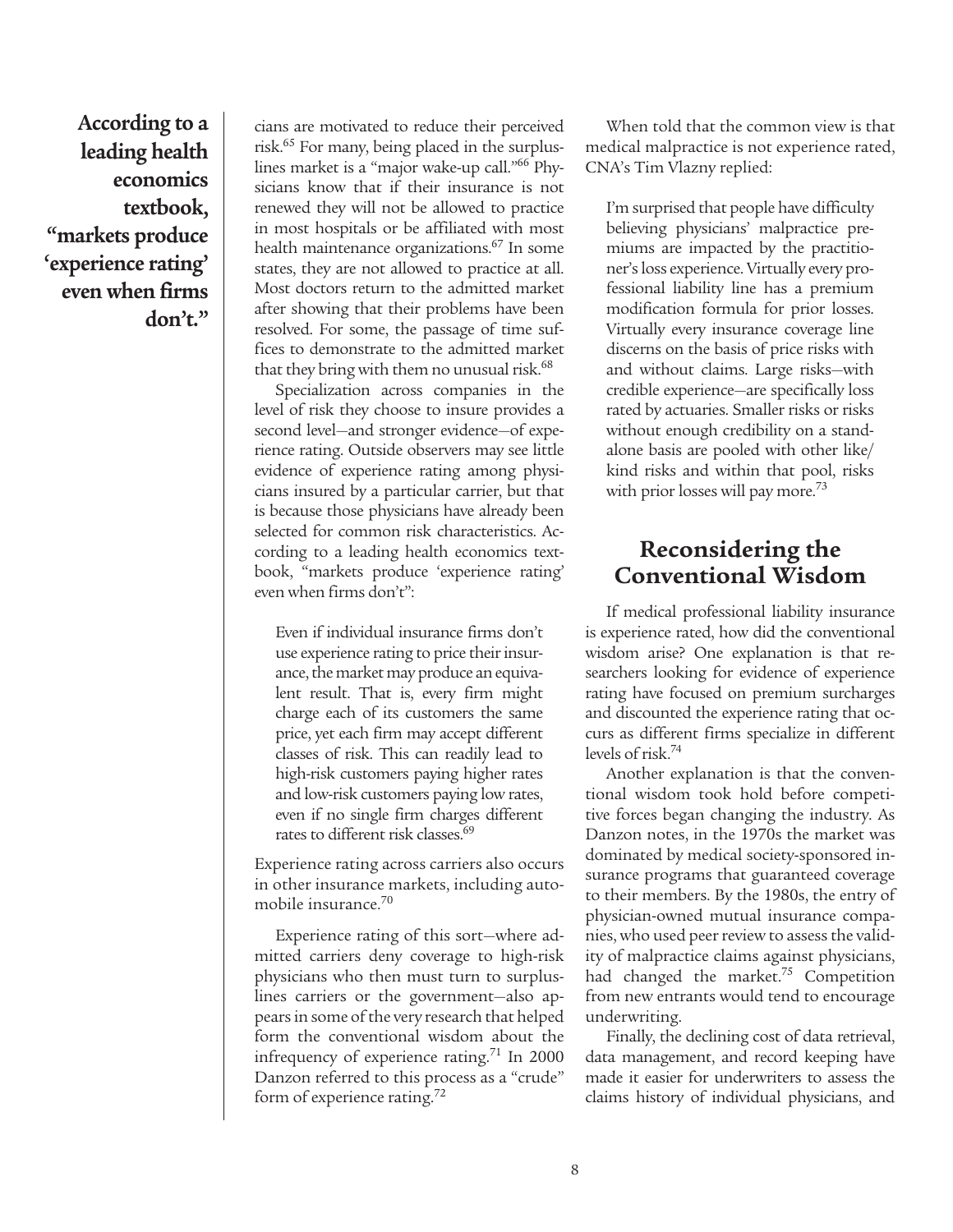thus a particular physician's level of risk. All else equal, declining data costs increase a carrier's return on investment in underwriting.

### **Direct Risk Management**

Beyond the incentives experience rating creates for physicians to reduce the risk of harming patients, the medical malpractice liability insurance industry further protects patients by offering physicians direct guidance on how to reduce that risk. Reviews of malpractice claims and other peer-review efforts have enabled carriers to identify clinical practices that pose a risk to patient health.<sup>76</sup> The Physicians Insurers Association of America (PIAA) Data Sharing Project alerts insurance companies to areas and patterns of practice with a high incidence of claims or suits.<sup>77</sup> This helps hospitals and other health care providers identify patterns of practice where malpractice risk is substantial.<sup>78</sup> Another example is CNA's Physical Therapy Claims Study, which offers risk-management suggestions for physical therapists.79 In Colorado, COPIC, which insures the majority of physicians and many of the hospitals in the state, engages in extensive risk management training. The company has a 22-employee patient safety and risk management department, delivers over 400 seminars a year, and over 80 percent of all resident physicians in training programs in Colorado rotate through a one-week COPIC-run patient safety and risk-management program prior to completing their residency.<sup>80</sup>

To encourage risk management, most medical professional liability insurance companies offer premium discounts to physicians who engage in risk-management activities or comply with medical specialty-based risk-management requirements. Some firms offer credits for the use of electronic medical records.<sup>81</sup> Several California carriers offer a 5-percent credit to physicians who attend a company-approved risk-management/lossprevention workshop. PHICO has offered credits of up to 5 percent to physicians who comply with federal guidelines regarding mammography testing, on-site laboratory testing, and employee exposure to bloodborne pathogens. The Doctors Company, one of the nation's largest malpractice insurers, offers moderate discounts for physicians who participate in risk-management activities or comply with specialty-based riskmanagement program requirements.<sup>82</sup> A 1989 Institute of Medicine survey of 20 commercial and physician-owned carriers found four types of risk-management strategies to be prevalent: (1) data gathering and analysis, (2) development of clinical standards and protocols, (3) educational programs, and (4) premium discounts for risk-management activities. Many carriers employed all four.<sup>83</sup> When Congress enacted the Federally Supported Health Centers Assistance Act of 1992, extending malpractice insurance coverage to community and migrant health centers under the Federal Tort Claims Act, many of the health centers did not want to cancel their private insurance because they did not want to lose the tailored risk-management services the private carriers supplied.<sup>84</sup>

Surplus-lines carriers often require physicians to take specific remedial actions.<sup>85</sup> These can include upgrading equipment, working under the supervision of another professional, limiting the scope of a physician's practice, and other safety measures. Some surplus-lines companies offer risk-management services on a case-by-case basis.86 For example, MedPro/ Frontier's program for high-risk physicians included "specialized risk management designed to 'rehabilitate' those physicians and return them to the standard market."87 Conventus Inter-Insurance Exchange recently announced a program designed to get marginal physicians back in the admitted market:

We will provide a full suite of . . . riskmanagement services including a practice assessment . . . [providing] specific guidelines and steps the practice must take, and standards the practice must meet, in order to qualify for a transfer from this program into Conventus.<sup>88</sup>

**The medical malpractice liability insurance industry further protects patients by offering physicians direct guidance on how to reduce risk.**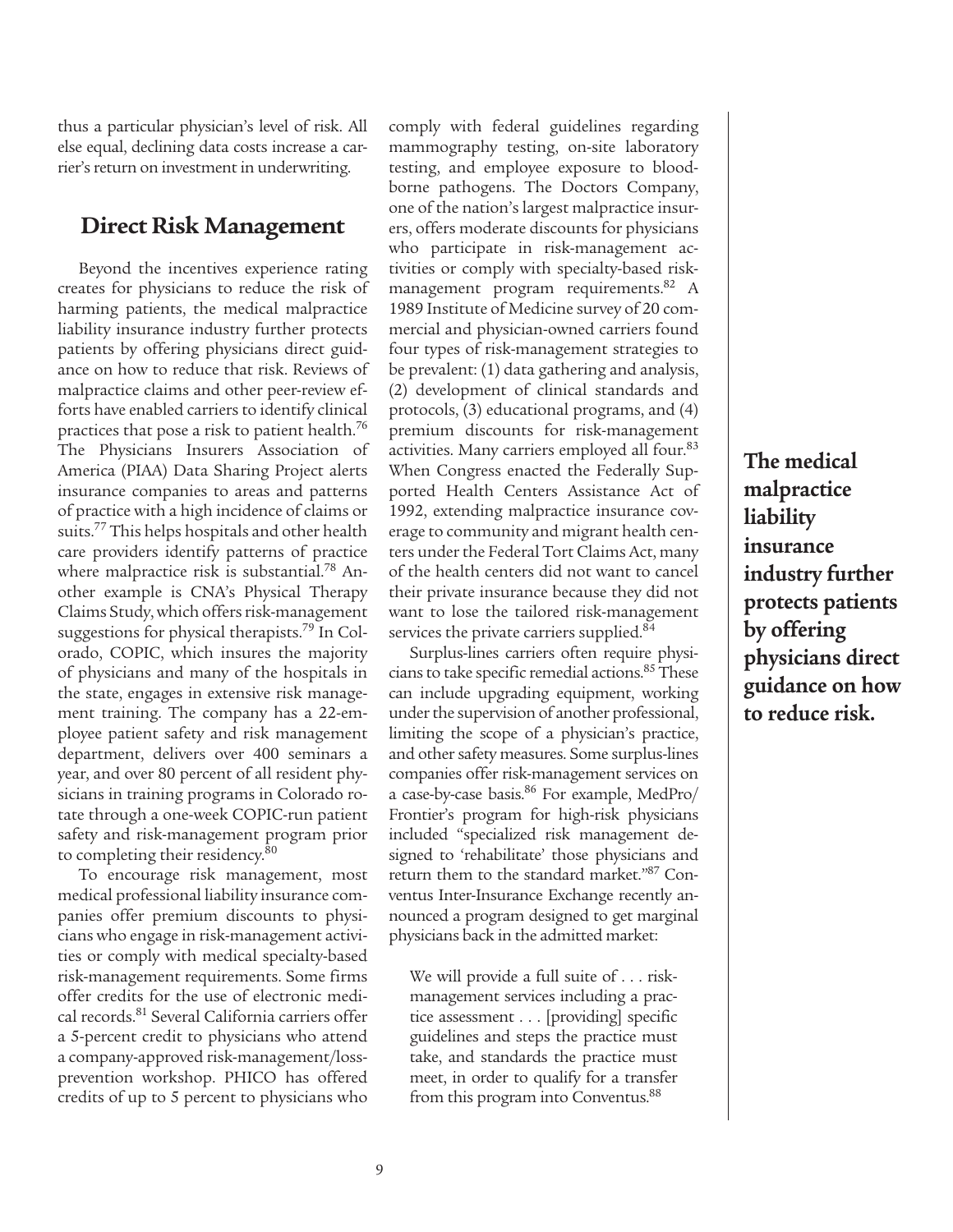### **Practice Constraints**

Unlike state licensure, which does not restrict a physician's practice to a particular specialty or area, malpractice insurers sometimes limit the scope of duties a physician may perform by excluding specified medical services from coverage. For example, California rate filings include forms to exclude performing surgery, administering anesthesia, treating pregnancy, and practicing over the Internet.<sup>89</sup>

In some cases, insurance policies dictate evidence-based standards of care that must be met for coverage to apply. For example, the Utah Medical Insurance Association developed guidelines for underwriting and loss prevention for obstetrical practice, and its insured physicians are required to follow specific protocols.<sup>90</sup> Due to the much-celebrated advances in safety associated with delivering anesthesia, some medical professional liability insurers have adopted protocols for anesthesia developed by the profession. For example, the Medical Insurance Exchange of California includes an Anesthesia Restrictive Endorsement that dictates how many certified registered nurse anesthetists a physician may supervise and lays out mandatory standards for monitoring patients:

Blood pressure and heart rate should be recorded every five minutes; respiratory rate and oximeter reading every 15 minutes; carbon dioxide recordings every 15 minutes only if the endotracheal tube is placed.

The restrictive endorsement includes specific equipment that must be available, including

an audible device that detects disconnection of any component of the breathing system when an automatic ventilator is used [and] an oxygen analyzer that will detect the concentration of oxygen and has a low concentration of oxygen alarm.<sup>91</sup>

The Doctors Company has a similar endorsement form.<sup>92</sup> Malpractice insurers impose these constraints because they believe such practices reduce the risk of patient injury.

Practice constraints are often part of negotiated malpractice insurance policies in the surplus-lines market. Underwriters verify that physicians adhere to the restrictions in their policies when the policies are renewed each year and by looking at the doctor's website or advertisements aimed at consumers. Physicians who fail to comply are financially liable to pay any related malpractice claims.<sup>93</sup> To preclude risky practice patterns, a physician with a policy limit of a million dollars per claim for most services might be offered a policy with a lower, or even zero, limit for certain specified surgical services.<sup>94</sup>

### **Evaluating Novel Treatments**

Not all physicians in the surplus-lines market are there because they have gotten in trouble. Some are there because they offer fairly unique or risky services that companies in the admitted market do not have the expertise to underwrite. In 2002, for example, GE Medical Protective declined to cover general surgeons taking on gastric bypass surgeries on morbidly obese people or ear, nose, and throat (ENT) doctors offering tummy tucks.<sup>95</sup>

The surplus-lines market plays a major role when doctors are accumulating experience with a novel procedure.<sup>96</sup> If there are numerous claims, policies issued through the admitted market impose exclusions for novel procedures and physicians performing those procedures must turn to the surplus-lines market. Examples include the introduction of laporoscopic gallbladder surgery (cholecystectomy), bariatric procedures (including gastric bypass and lap band), the da Vinci prostatectomy (a minimally invasive, robotic-assisted surgical procedure for prostate cancer), and the first LASIK eye surgeries to correct vision.<sup>97</sup> Surplus-lines carriers monitor claims stemming from new procedures and verify a physician's training to see if it is appropriate to the task.98

**Malpractice insurers sometimes limit the scope of duties a physician may perform.**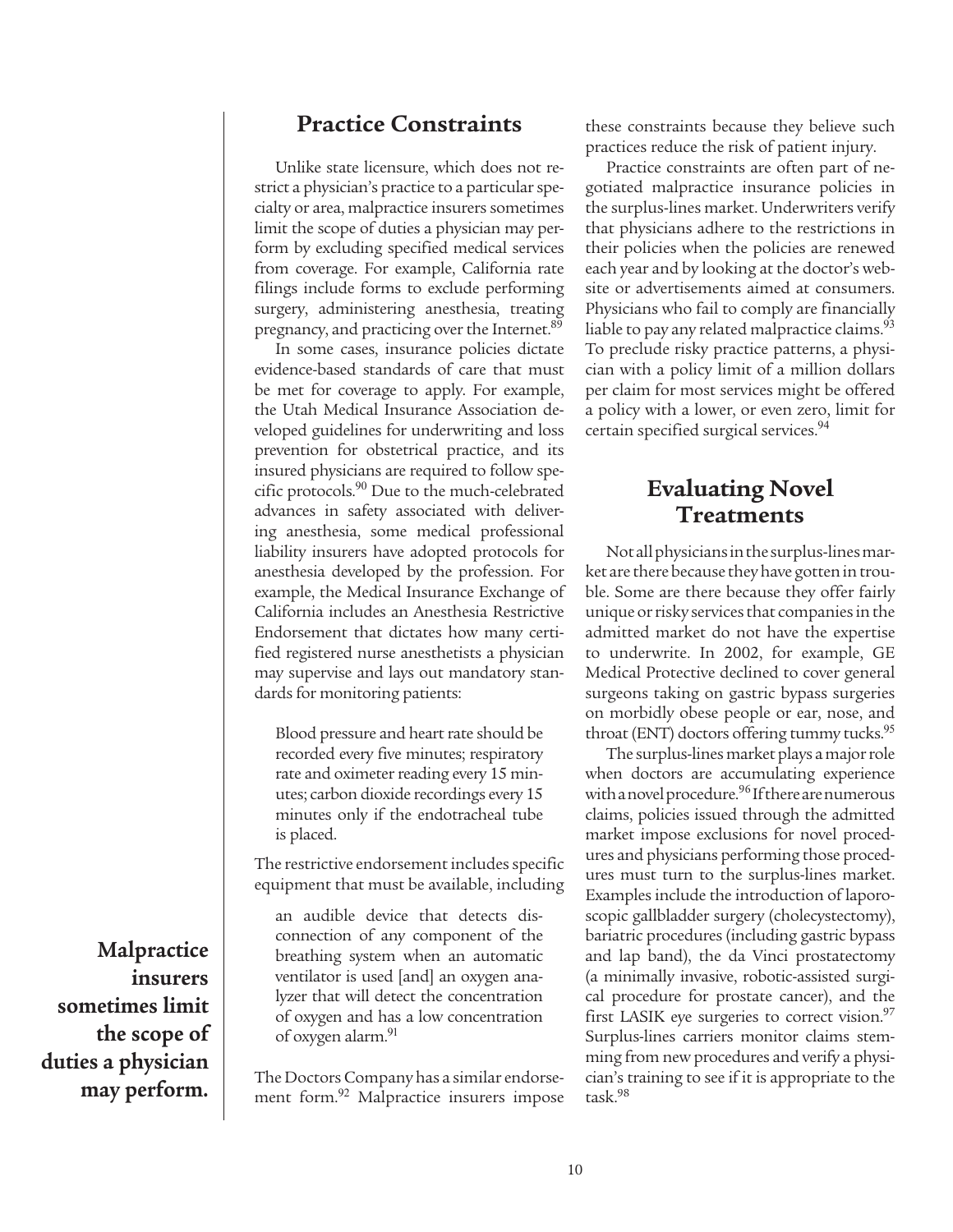### **Putting Teeth in State Board Sanctions**

It is common for a physician sanctioned by a state board to be denied coverage by admitted carriers. A substantial number of physicians in the surplus-lines markets are in this category. In response to a question posed by this author, Vlazny calculated that of all hardto-place physicians reviewed by CNA between 2004 and 2009, 22.6 percent had been the subject of a state medical board action at least one time in their career.<sup>99</sup> Nancy Davies, an underwriter at RSUI, and John Dow, a broker at Tegner-Miller, estimated that about half the nonstandard physicians they dealt with had state board sanctions in effect.<sup>100</sup>

It is general practice in the surplus-lines industry to write any state medical board stipulations that restrict the practice patterns of physicians into a physician's professional liability insurance contract.<sup>101</sup> A number of physicians resolve drug or alcohol issues under state board stipulations requiring rehabilitation.<sup>102</sup> When a state medical board sanctions a physician for drug or alcohol abuse, the physician's policy may include an endorsement form requiring notification if drug or alcohol use resumes. The physician may be monitored to ensure participation in a diversion program.<sup>103</sup>

# **Supporting Other Private Quality-Improvement Efforts**

Private privileging and credentialing organizations rely on medical malpractice insurance industry oversight. For example, a hospital credentialing board considering whether to grant admitting privileges to a physician might ask why she is insured in the surpluslines market or why her policy has a fairly recent retroactive date, signaling lack of coverage for prior periods.<sup>104</sup>

Even if a state board allows a physician to practice, insurers may decline to offer coverage.<sup>105</sup> Since many hospitals and health maintenance organizations require physicians to be insured, denying coverage to such physicians can effectively bar them from practicing medicine.<sup>106</sup> Courts have ruled that hospitals and health maintenance organizations may require physicians to purchase medical malpractice insurance as long as the requirement is not arbitrary and capricious.<sup>107</sup> In such cases, patients, hospitals, and health maintenance organizations all benefit from the oversight provided by medical malpractice insurers, which is more comprehensive than that provided by direct government regulation.

### **Better Tort Results**

As noted above, the efficiency of the medical malpractice liability system depends on the accuracy of court judgments and awards.<sup>108</sup> Efforts by medical professional liability insurance companies to evaluate the validity of claims contribute to the efficiency of the system as a whole.

Since the mid-1970s, the growth of physician-owned professional liability insurance companies has led to more extensive peer review of claims.<sup>109</sup> Companies advertise that they will defend physicians in cases where peer review indicates that adverse outcomes are not the result of physician negligence.<sup>110</sup> Similarly, traditional commercial insurers have come to rely on expert witnesses and experienced malpractice attorneys to judge whether a claim involves physician negligence or substandard care.111 For example, Darwin National Assurance Company relies on registered nurses (some of whom are also lawyers) to assess the validity of claims.<sup>112</sup> These efforts by medical professional liability insurance companies to investigate claims not only work to preserve the reputation of a physician falsely accused of negligence, but lead to more accurate penalties for negligence and substandard care.

## **Policy Implications**

The evidence presented here suggests that actions of medical malpractice insurance companies transmit the risk of liability in a way **The oversight provided by medical malpractice is more comprehensive than that provided by direct government regulation.**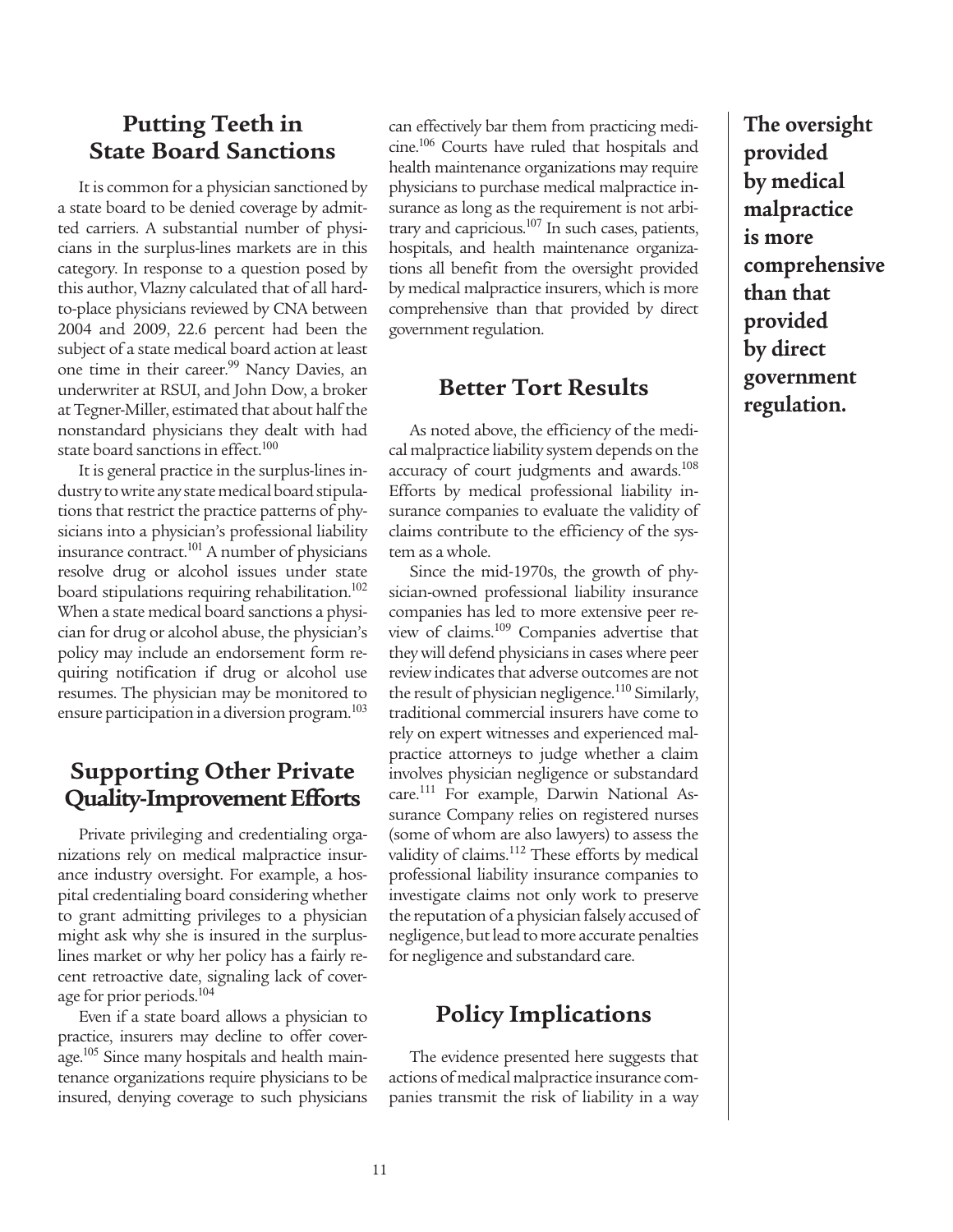that encourages providers to take steps to reduce the risk of negligent harm. This conclusion has implications for policy at both the federal and state levels, including caps on malpractice awards, medical professional licensing requirements, malpractice immunity for government employees, and state subsidies to high-risk physicians through joint underwriting associations.

#### **Capping Damages**

Tort reform is a major topic in current discussions of health care reform. Lawmakers at both the federal and state levels have sought to limit malpractice awards by placing caps on damages, whether economic, noneconomic, or both. Every year since 2002 House Republicans have submitted a bill that would cap noneconomic damages in cases of malpractice. The 2011 version would put a \$250,000 cap on noneconomic damages.<sup>113</sup> Many states already have caps on noneconomic damages and some states have caps on both economic and noneconomic damages.<sup>114</sup> In many cases, the caps are not adjusted for inflation, so they become progressively more constraining. For example, in 1975 California's Medical Injury Compensation Reform Act set a \$250,000 cap on noneconomic damages. Since then, the average price level has risen more than 200 percent, causing the cap to decline in real terms and increasing the severity of the cap.

Supporters claim that reducing the size of medical malpractice awards reduces spending on defensive medicine—expensive tests and procedures motivated by the fear of malpractice suits—and with it the cost of health insurance. Researchers have confirmed the existence of defensive medicine in some situations, though its overall prevalence remains controversial.115 State-level award caps have reduced spending on heart disease and mammograms in the Medicare population, and reduced caesarean section rates.<sup>116</sup>A Congressional Budget Office analysis of the House Republicans' Help Efficient, Accessible, Low-Cost Timely Healthcare (HEALTH) Act of 2011 predicted that, by eliminating defensive medicine, the bill would reduce federal spending on health care by \$34 billion and increase federal tax revenues (as firms respond to lower health insurance costs by increasing wages) by about \$6 million over a 10-year period.<sup>117</sup>

Some observers are skeptical that medical malpractice awards are the driving force behind excessive tests and procedures, claiming that physicians deliver these services because they are risk-averse, to please patients, or to generate additional income rather than to avoid liability.118

Furthermore, defensive medicine is not necessarily undesirable. A well-functioning malpractice system would not eliminate defensive medicine. Rather, it would discourage the use of *inefficient* defensive medicine, where the expected costs of a test or treatment exceed the expected benefits, and promote *efficient* defensive medicine, where expected benefits exceed expected costs.<sup>119</sup>

Opponents of damage caps rightly point out that caps shift the costs of malpractice injuries from negligent providers to their victims.<sup>120</sup> In 1989 an Indiana lobbyist, who had helped establish that state's \$500,000 cap on damages, found himself the victim of negligent care. He later wrote:

The cost of this cascading series of medical debacles is painful to tally: I am confined to a wheelchair and need a respirator to keep breathing. I have not been able to work. I have continuous physical pain in my legs and feet. . . . At the age of 49, I am told that I have less than two years to live. My medical expenses and lost wages, projected to retirement age if I should live that long, come to more than \$5 million. . . . The kicker, of course, is that I fought to enact the very law that limits my compensation. . . . Make no mistake, damage caps . . . remove the only effective deterrent to negligent medical care.<sup>121</sup>

The foregoing analysis suggests that in addition to shifting the costs of negligence, capping medical malpractice awards could increase the frequency of injuries due to negligence. When

**In addition to shifting the costs of negligence, capping medical malpractice awards could increase the frequency of injuries due to negligence.**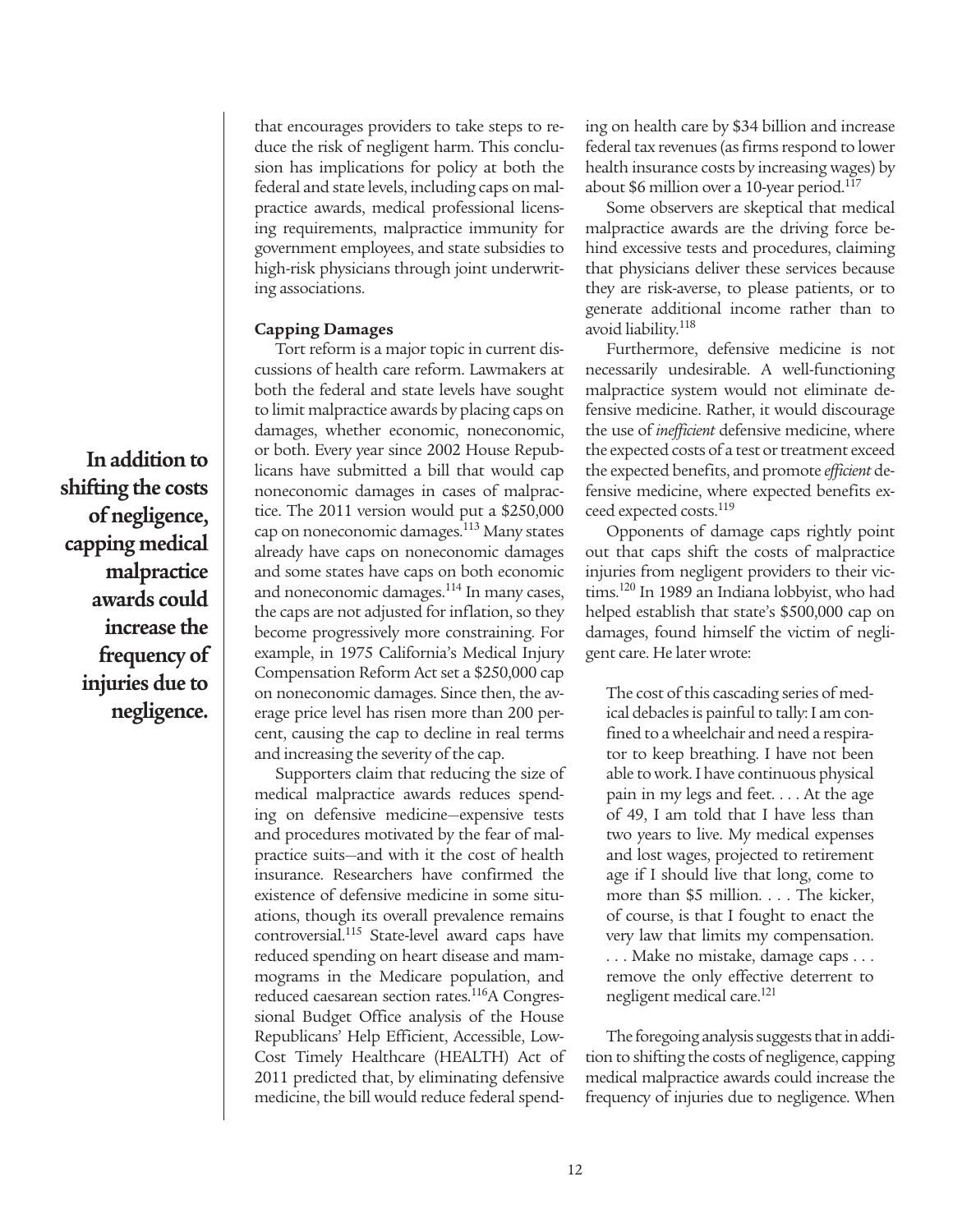damage caps shift part of the cost of provider negligence to patients, they reduce the incentives for malpractice insurers and health care providers to assess and reduce the risk of injuring patients. The smaller the potential liability, the fewer resources medical malpractice insurers will invest in monitoring and reducing risk.

If the quantity of tests and procedures are a concern, reforms that make patients more costconscious or that increase managed care enrollment could improve the situation without triggering a reduction in the patient protections created by the medical malpractice system. If advocates of damage caps believe the courts do not compensate individuals appropriately, an alternative would be to improve the legal process that determines awards, perhaps through nonbinding arbitration or better instructions to jurors.<sup>122</sup> Michael Cannon argues consumers should be allowed to contract with providers for the level of malpractice protection they prefer. In other words, doctors would compete on the basis of liability protection and consumers could choose a level of protection along with other provider characteristics.<sup>123</sup>

#### **An Alternative to Licensing**

Elsewhere, I have advocated eliminating government licensing of medical professionals on the grounds that state licensing is ineffective and adds little if any protection to the quality safeguards that would continue to exist in its absence, including the tort system, the malpractice insurance market, private specialty boards, and hospital credentialing.<sup>124</sup> This paper elaborates on the medical professional liability insurance industry's role in protecting patients.

State board sanctions do not appear to be a crucial tool for identifying negligent or incompetent physicians. Medical malpractice underwriters know substantially more about physicians at any point in time than do state medical boards. As noted above, Tim Vlazny reports that only 22.6 percent of physicians that CNA reviewed for surplus-lines coverage between 2004 and 2009 had a state board action filed against them at least one time in their career. This suggests the medical malpractice system, including carriers evaluating prior claims, identifies more high-risk physicians than state licensing boards do. Vlazny further reports that only about one third of the state-sanctioned physicians had no malpractice claim on record. Claims histories alone therefore identified two-thirds of statesanctioned physicians, and state medical boards were instrumental in identifying at most 8 percent of physicians applying for surplus-lines coverage from this carrier. Even that figure may overstate the benefits of licensing. It is possible that carriers would identify such physicians for some other reason, including loss of hospital privileges, actions taken against them by another provider (e.g., being dismissed from a physician group), gaps in coverage, or the nature of their practice (e.g., employing untested procedures). Carriers may also identify those physicians due to the very behaviors that led to state board sanctions, including illegal drug use or sexual abuse. Malpractice insurers already deny coverage to troubled physicians overlooked by state licensing boards, precluding them from practicing in some states and affiliating with many hospitals and health care providers. Moreover, Vlazny reports that "many standard markets will also insure a physician with a prior board action, but [who] is loss-free," which calls into question whether state board actions are even a useful indicator of physician quality.125

State medical boards do a poor job of informing the public about high-risk physicians, often to the point of protecting those physicians from public scrutiny.126 Another mark against the state system is that the regulatory apparatus can be manipulated by special interest groups to limit competition through scope-of-practice restrictions. Physician groups have been the most successful using licensing to protect themselves from competition by limiting the scope of services that state-licensed nonphysician clinicians may perform, despite no evidence that consumers benefit from more restrictive scopes of practice.127 This is not trivial; it makes medical care more expensive and reduces access, particularly for the poor. Absent state licensing, decisions about clinicians' scopes of practice would rest with hospitals, other providers, and malpractice carriers—parties less susceptible to pressure from special-interest groups.<sup>128</sup>

**Medical malpractice underwriters know substantially more about physicians at any point in time than do state medical boards.**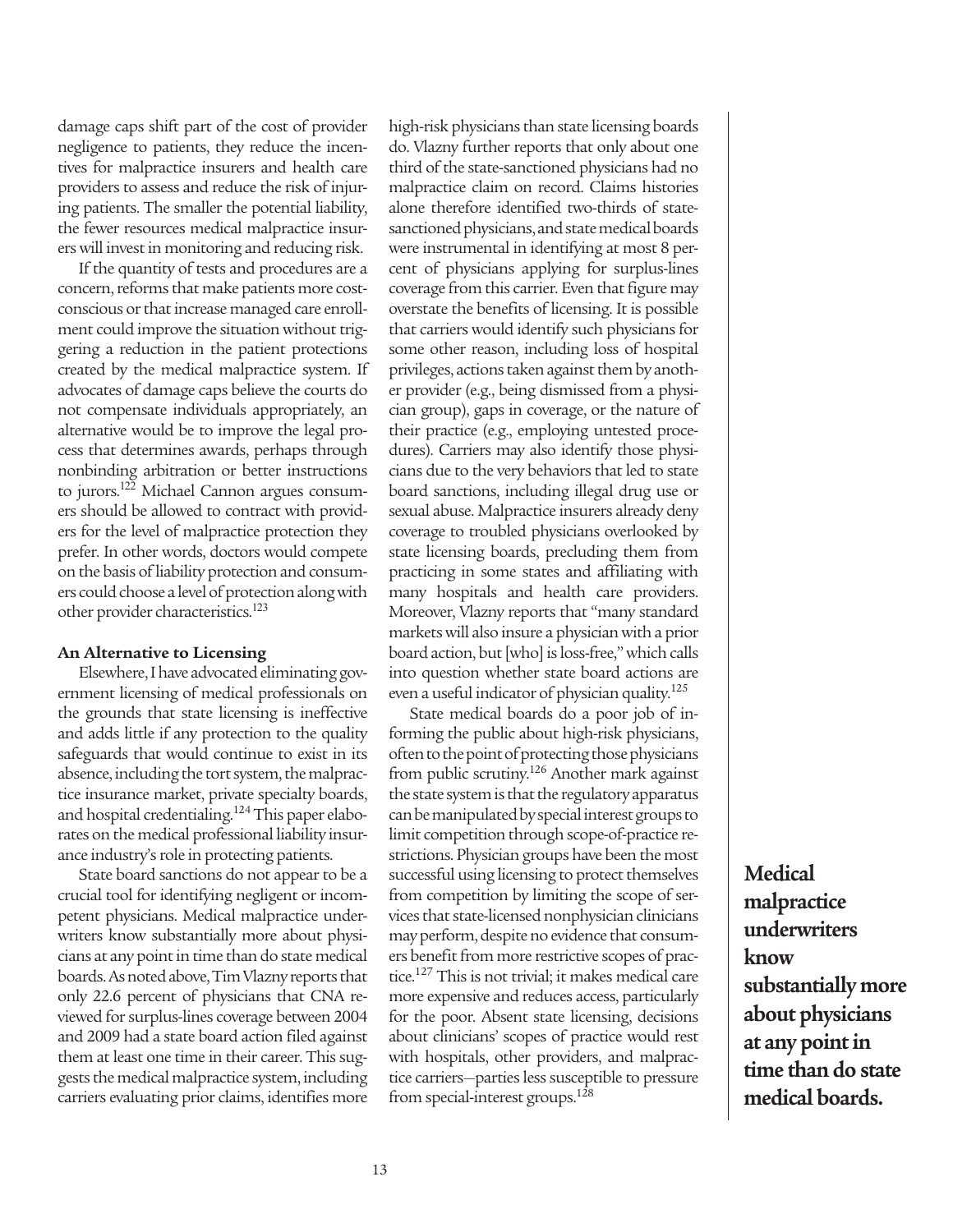**States could save money and improve consumer protection by eliminating state licensing and instead requiring physicians to secure malpractice insurance.** 

#### **Requiring Medical Malpractice Insurance**

Seven states already require physicians to purchase professional liability insurance. Another seven states require it as a condition to qualify for caps on damages or to participate in a state compensation fund.<sup>129</sup> Table A–3 lists the states with requirements and describes the relevant state laws. Florida is not included because a doctor may practice without the required insurance if he posts a sign advising patients of the fact.<sup>130</sup>

At present, these requirements exist in addition to these states' licensing requirements. Given the resources of the medical malpractice insurance industry, its detailed efforts to identify physicians at risk of hurting consumers, and the financial incentives embedded in the structure of malpractice premiums—and given the success of physician groups in keeping many state board sanctions hidden from the public<sup>131</sup>—states could save money and improve consumer protection by eliminating state boards and instead requiring physicians to secure malpractice insurance.

In May of 2011 Georgia became the first state to pass a law to require physicians to disclose whether they have medical malpractice insurance. Physicians must let the Georgia Composite Medical Board know if they are insured and the board must publish the information on its website. A similar law passed the Illinois Assembly in  $2011$ .<sup>132</sup>

#### **Malpractice Immunity for Government Employees**

The 1946 Federal Tort Claims Act (FTCA) shields government-employed physicians from medical malpractice claims.<sup>133</sup> This includes medical professionals who work for the Department of Veterans Affairs, the Indian Health Service, the Department of Defense, and other federal agencies.<sup>134</sup> The FTCA makes the federal government responsible for defending federal employees when malpractice claims arise, and makes taxpayers liable for harm due to negligence. The Federally Supported Health Centers Assistance Act of 1992 extended FTCA medical malpractice insurance coverage to community and migrant health centers. The goal was to allow health centers to shift money from medical malpractice insurance

to expanding patient treatment.<sup>135</sup>

Shifting liability for malpractice from physicians to taxpayers shields government physicians from underwriting and oversight by private insurers. Federal agencies, such as the Department of Defense and the Indian Health Service, do often create risk-management programs. Yet government agencies have less of an incentive to reduce the risk of negligent injuries than private malpractice insurers do, because the money at risk in a malpractice suit is a common resource (federal revenues), rather than a privately owned one. Because private malpractice insurers have more at stake in a malpractice suit than government agencies do, the government's risk-management efforts are likely to be less rigorous. Indeed, federal investigators have found that in some cases, such as community and migrant health centers, the government is ill-equipped to provide risk management.<sup>136</sup> In most cases, consumers would be better off were government agencies not to shield their physicians from malpractice immunity.

#### **Joint Underwriting Associations**

It is rare that private markets deny a physician insurance coverage for malpractice.<sup>137</sup> When this does occur, however, physicians in some states can turn to the state's Joint Underwriting Association (JUA). JUAs are state-sponsored risksharing pools that act as insurers of last resort.<sup>138</sup> The structure varies by state, but generally all insurers authorized to sell malpractice insurance must participate by underwriting the highestrisk physicians. Though JUAs set premiums with the objective of covering their costs, participating carriers are liable for losses based on their share of premiums written in the state.<sup>139</sup> In effect, this means high-quality physicians pay higher premiums to cover the costs of negligent injuries inflicted by low-quality physicians. In 2007 JUAs were operational in 13 states.<sup>140</sup> In some states, such as South Carolina, the JUA insures the majority of physicians in the state.<sup>141</sup> Many states have the statutory authority to activate a medical malpractice JUA, but have chosen not to or have shuttered their JUAs.<sup>142</sup>

In some cases, JUAs protect physicians who should only practice with restrictions or who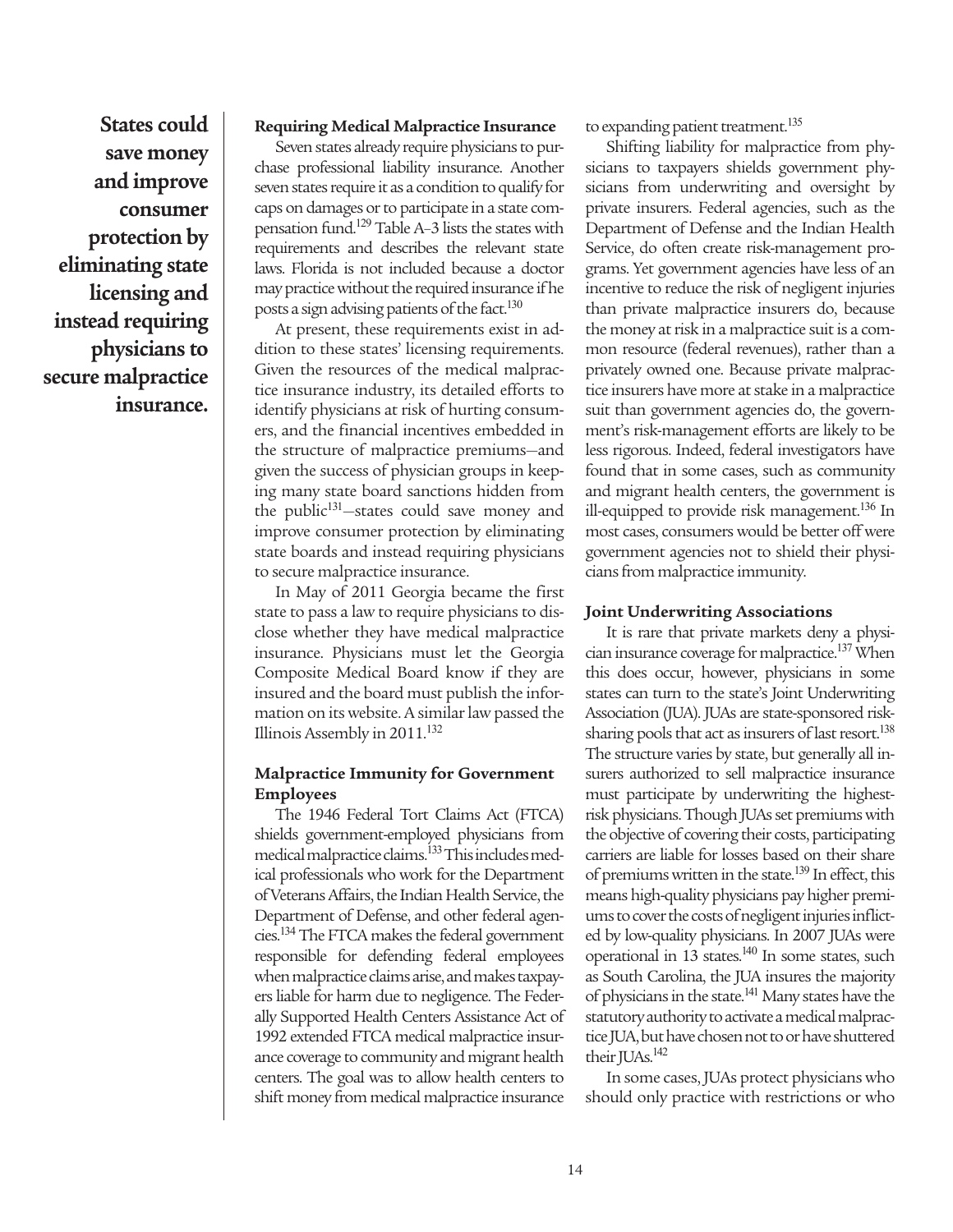should not be practicing medicine at all. In the 1980s the New York Department of Insurance wrote of its JUA, "A merit rating plan is not intended to be used to remove poor doctors by pricing them out of business."<sup>143</sup> That raises the question: why not? Why should physicians with good claims histories pay higher malpractice premiums to subsidize physicians with bad claims histories, especially when this practice puts patients at greater risk? In the mid-1990s, amid talk of shutting down New York's JUA, the New York Department of Insurance offered further proof that its program exists largely to protect low-quality physicians. The agency concluded that were its JUA to fold, "there is a possibility that some physicians with truly disastrous loss histories would be uninsurable."<sup>144</sup> Where JUAs protect "disastrous" physicians at the expense of patients and good physicians, states should eliminate them.

### **Conclusion**

When asked how consumers benefit from medical malpractice insurance, industry executives typically mention only patient compensation. Yet much more is at work.

Competition in the market for medical malpractice insurance, and each insurer's interest in reducing its exposure to malpractice awards, leads insurers to provide oversight that protects consumers from physician negligence. Malpractice underwriters review physicians annually. They evaluate claims histories and investigate loss of hospital privileges, substance abuse, and loss of specialty board certification. They alert the medical community to situations that result in bad outcomes and offer advice on how to reduce such outcomes. The evidence presented here shows that physicians pay a price for putting patients at risk. Carriers reward claims-free physicians and physicians who take part in risk-management activities. The industry provides oversight of risky practitioners, dictates patterns of practice, monitors the introduction of new procedures, imposes policy exclusions for specific activities, and denies coverage in the most egregious cases, precluding affiliations that require insurance.

More broadly, patients derive protection from an interdependent system of physician evaluation, penalties, and oversight that includes hospital and health maintenance organization credentialing and privileging activities, specialty boards, and the medical malpractice insurance industry.<sup>145</sup> Underlying nearly all of these activities is the threat of legal liability for negligent injuries. Reducing physician liability for negligent care by capping court awards, all else equal, will reduce the resources allocated to medical professional liability underwriting and oversight and make many patients worse off. Legislators who see mandatory liability caps as a cost-containment tool should look elsewhere.

As noted above, state licensing of medical professionals is ineffective. A cheaper, more effective approach to consumer protection would be for states to require public reporting of malpractice coverage. Medical professional liability insurance companies know considerably more about physicians than do state medical licensing boards, and the level of oversight dwarfs what state medical boards have had the resources, the incentive, or even the capability to accomplish. Hospitals and health maintenance organizations already inquire about physicians' medical professional liability insurance coverage. Requiring public reporting of malpractice coverage would encourage consumers to inquire about it when searching for independent physicians.

Finally, government agencies should not assume malpractice liability risk for physicians they employ. Profit-maximizing insurers have stronger incentives to promote effective risk-management efforts. State legislatures should shut down state joint underwriting associations. If medical malpractice insurers are unwilling to bet their own money on a particular physician, legislatures should not force taxpayers or other physicians to take the same bad wager, particularly since doing so exposes patients to a higher risk of adverse medical events.

**Capping court awards, all else equal, will reduce the resources allocated to medical professional liability underwriting and oversight and make many patients worse off.**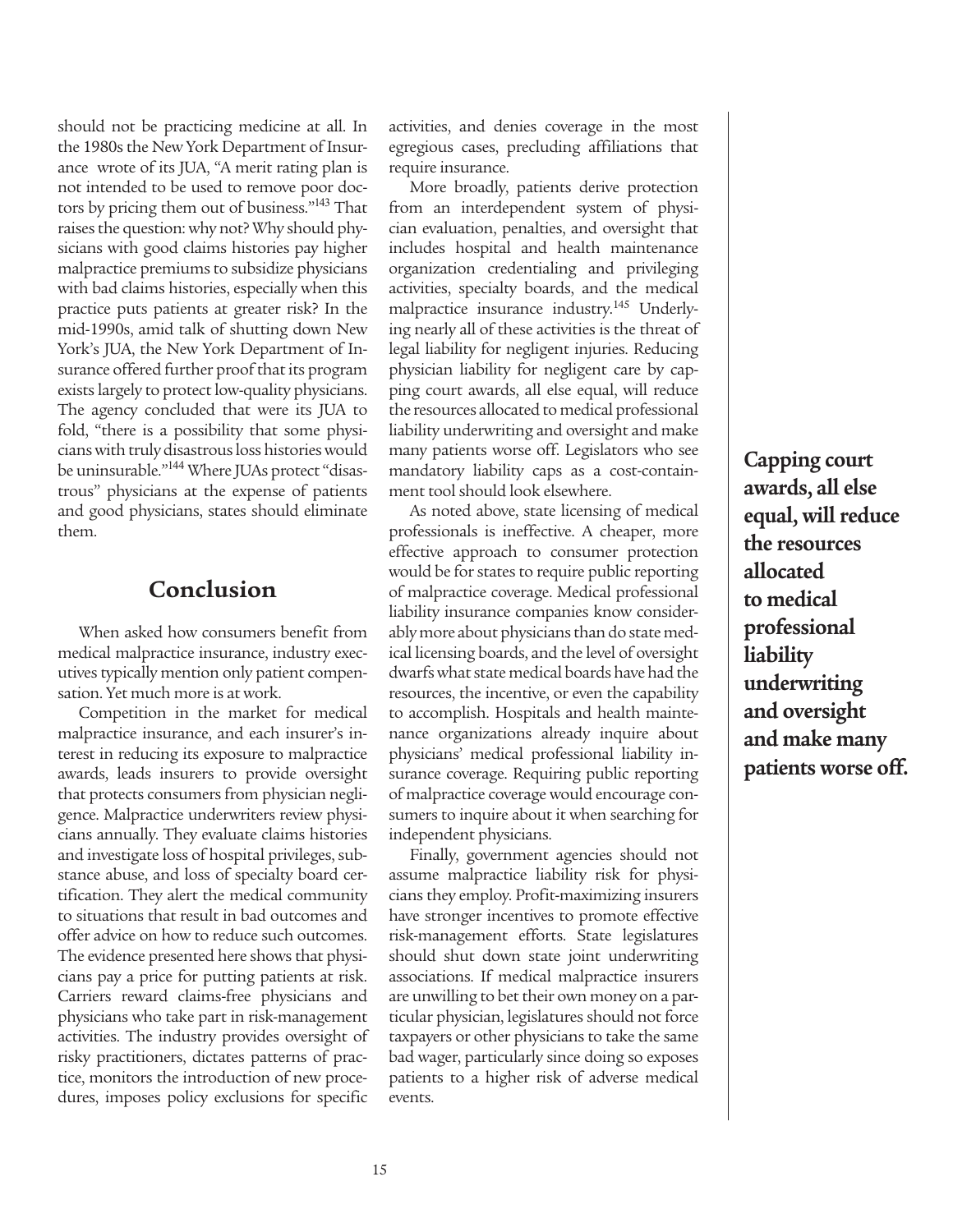|                                                                | Appendix                                                                 |                                                                                                                                                                                                                                                                                                                                                                                                                                                                                                                                                                                                                                                                                                                                                             |
|----------------------------------------------------------------|--------------------------------------------------------------------------|-------------------------------------------------------------------------------------------------------------------------------------------------------------------------------------------------------------------------------------------------------------------------------------------------------------------------------------------------------------------------------------------------------------------------------------------------------------------------------------------------------------------------------------------------------------------------------------------------------------------------------------------------------------------------------------------------------------------------------------------------------------|
| <b>Experience Rating Provisions in California</b><br>Table A-1 | Rate Filings                                                             |                                                                                                                                                                                                                                                                                                                                                                                                                                                                                                                                                                                                                                                                                                                                                             |
| Rate filing reference                                          | Credit or Debit/Surcharge to Base Premium                                | Note                                                                                                                                                                                                                                                                                                                                                                                                                                                                                                                                                                                                                                                                                                                                                        |
| Allianz (2000)                                                 | percent, credit to 30 percent<br>Debit to 94.5                           | Based on number of years since claim(s) made and total amount paid<br>payments and/or reserve(s) exceeding \$150,000 are set aside for special un-<br>in indemnity and expense. Physicians with more than five claims or total<br>derwriting review.                                                                                                                                                                                                                                                                                                                                                                                                                                                                                                        |
| AIG (1999)                                                     | $\pm 25$ percent                                                         | Applicable to those insured who, in the opinion of the company, uniquely<br>qualify due to factors not contemplated in the filed rate structure of the com-<br>pany. A debit or credit of up to 15 percent may apply based on the claims<br>experience. Additional debit or credit for loss history.                                                                                                                                                                                                                                                                                                                                                                                                                                                        |
| Chubb Group (1999)                                             | Credit to 25 percent, surcharge to 75 percent                            | Compares actual to expected loss ratio to determine credit or surcharge.                                                                                                                                                                                                                                                                                                                                                                                                                                                                                                                                                                                                                                                                                    |
| CNA Insurance Companies<br>Companies (1996)                    | None                                                                     |                                                                                                                                                                                                                                                                                                                                                                                                                                                                                                                                                                                                                                                                                                                                                             |
| Insurance Company (2001)<br>First Professionals                | Maximum credit of 50 percent of premium,<br>maximum debit of 200 percent | Only applies to risks with five full-time physician exposures and an<br>annual basic limits manual (2006) manual premium of \$100,000 or more.                                                                                                                                                                                                                                                                                                                                                                                                                                                                                                                                                                                                              |
| GE Global/MedPro (2007)                                        | $\pm$ 25 percent to maximum debt of 200 percent                          | recognize risk characteristics that are not reflected in the otherwise applicable<br>experience rating. In addition, there is a nondiscretionary debit-rating rule<br>which assigns debits based on history of loss payments on claims and the<br>cumulative years of patient experience, and other measures not related to<br>200 percent, would apply to a physician who, in the past five years, had at<br>least one loss payment in the \$100,000-\$250,000 range and another in the<br>premium. Considerations include unusual frequency or severity of claims,<br>number of claims pending against the physician. The highest debit rating,<br>Under the schedule rating plan, $\pm$ 25 percent maximum modification to<br>\$250,000-\$500,000 range. |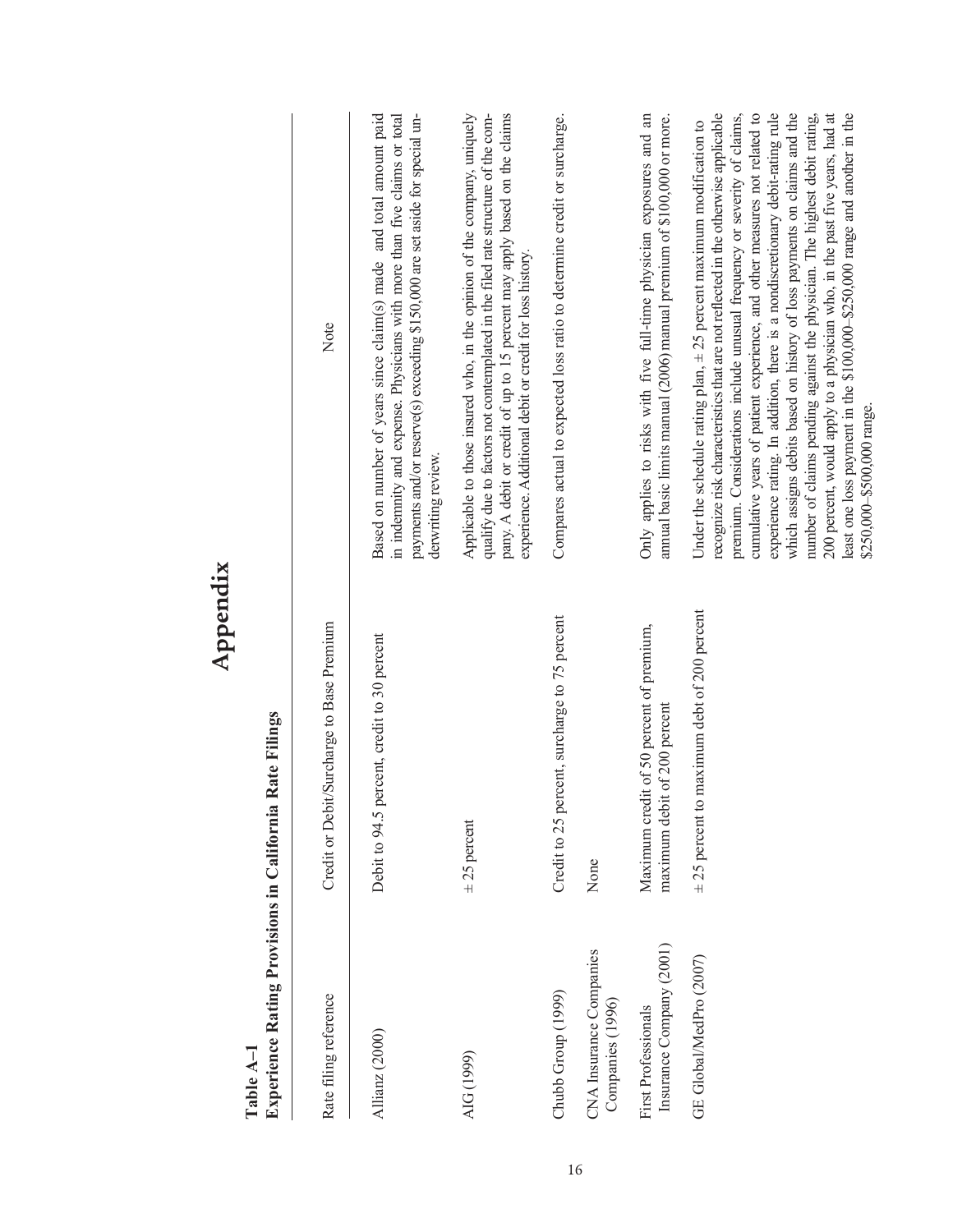| Rate filing reference                                   | Credit or Debit/Surcharge to Base Premium                                                   | Note                                                                                                                                                                                                                                                                                                                                                                                                                                                                                                                                                                                                                                                                                                                                                                                                                                                                                                                                                                                                                                                                                                                                                                                                                                                                                                                                                                                                                                                                                                                                                                                                                                                                                                                                                                                                                                                                                                                                                                                                                                                                                                                                                                                                                                                                                                                                                                                                                                                                                                                                                                                                                                |
|---------------------------------------------------------|---------------------------------------------------------------------------------------------|-------------------------------------------------------------------------------------------------------------------------------------------------------------------------------------------------------------------------------------------------------------------------------------------------------------------------------------------------------------------------------------------------------------------------------------------------------------------------------------------------------------------------------------------------------------------------------------------------------------------------------------------------------------------------------------------------------------------------------------------------------------------------------------------------------------------------------------------------------------------------------------------------------------------------------------------------------------------------------------------------------------------------------------------------------------------------------------------------------------------------------------------------------------------------------------------------------------------------------------------------------------------------------------------------------------------------------------------------------------------------------------------------------------------------------------------------------------------------------------------------------------------------------------------------------------------------------------------------------------------------------------------------------------------------------------------------------------------------------------------------------------------------------------------------------------------------------------------------------------------------------------------------------------------------------------------------------------------------------------------------------------------------------------------------------------------------------------------------------------------------------------------------------------------------------------------------------------------------------------------------------------------------------------------------------------------------------------------------------------------------------------------------------------------------------------------------------------------------------------------------------------------------------------------------------------------------------------------------------------------------------------|
| Medical Insurance Exchange<br>of California (2006)      | Surcharge up to 100 percent                                                                 | In those individual situations where the risk of loss is materially higher<br>than contemplated by the standard classification and rate because of unusu-<br>ally high loss frequency or severity, unusually hazardous practice pattern, or<br>failure to comply with risk-management/loss-prevention recommendations.                                                                                                                                                                                                                                                                                                                                                                                                                                                                                                                                                                                                                                                                                                                                                                                                                                                                                                                                                                                                                                                                                                                                                                                                                                                                                                                                                                                                                                                                                                                                                                                                                                                                                                                                                                                                                                                                                                                                                                                                                                                                                                                                                                                                                                                                                                              |
| Northwest Physicians Mutual<br>Insurance Company (2002) | $0$ to 25 percent<br>Surcharge of 1                                                         | whose claims experience is below the norm of the company and allows<br>NPM to charge a lower premium to those physicians with a superior claims<br>history. Looks at 36-month history of claims. Surcharge kicks in with three<br>claims (open or closed without payment) or paid claims totaling \$100,000.<br>Allows NPM to recognize, through the use of a surcharge, a physician<br>With paid claims totaling over \$750,000, the surcharge is 25 percent.                                                                                                                                                                                                                                                                                                                                                                                                                                                                                                                                                                                                                                                                                                                                                                                                                                                                                                                                                                                                                                                                                                                                                                                                                                                                                                                                                                                                                                                                                                                                                                                                                                                                                                                                                                                                                                                                                                                                                                                                                                                                                                                                                                      |
| PHICO (1995)                                            | $\pm$ 15 percent                                                                            | Based on history of incurred loses.                                                                                                                                                                                                                                                                                                                                                                                                                                                                                                                                                                                                                                                                                                                                                                                                                                                                                                                                                                                                                                                                                                                                                                                                                                                                                                                                                                                                                                                                                                                                                                                                                                                                                                                                                                                                                                                                                                                                                                                                                                                                                                                                                                                                                                                                                                                                                                                                                                                                                                                                                                                                 |
| The Doctors Company (2008)                              | to 400 percent; beyond<br>that "Nonrenew"<br>Surcharge up                                   | and civil indictments/convictions, Medicare/Medicaid investigation, loss<br>of Medicaid/Medicare privileges, inappropriate patient contact, privileges,<br>In lieu of declining or not renewing a risk. Considers frequency and<br>severity of claims, drug or alcohol impairment, government agency actions<br>gaps in practice, payment history and other characteristics). Some points go<br>(public reprimand, fine, citations, failure to report investigation, criminal<br>to characteristics that are not experience rating, such as not being board certified.<br>The Florida rate filing (07-07147) in 2007 looks the same.                                                                                                                                                                                                                                                                                                                                                                                                                                                                                                                                                                                                                                                                                                                                                                                                                                                                                                                                                                                                                                                                                                                                                                                                                                                                                                                                                                                                                                                                                                                                                                                                                                                                                                                                                                                                                                                                                                                                                                                                |
| Zurich (2000)                                           | to 60 percent<br>Surcharge up                                                               | Factors that may be used in determining the surcharge include adverse<br>claims frequency and severity, loss of hospital privileges, performance of a proce-<br>dure outside of standards, and weak or nonimplemented credential procedures.                                                                                                                                                                                                                                                                                                                                                                                                                                                                                                                                                                                                                                                                                                                                                                                                                                                                                                                                                                                                                                                                                                                                                                                                                                                                                                                                                                                                                                                                                                                                                                                                                                                                                                                                                                                                                                                                                                                                                                                                                                                                                                                                                                                                                                                                                                                                                                                        |
|                                                         | Filing, File #00-15368, California Department of Insurance. RateFilings.com, File CAC10328. | Sources: Allianz of America, Chicago Insurance Company (2000), State of California Department of Insurance Application for Approval of Insurance Rates, File 00-15362, California<br>com, File CAC02796;CNA Insurance Companies, National Fire Insurance Company of Hartford (1996), File 96-5126, California Department of Insurance, Ratefilings.com File CAC37767;<br>First Professional Insurance Company (2001), State of California Department of Insurance Application for Approval of Insurance Rates, File #01-14462, California Department of Insurance,<br>Ratefilings.com File CAC13409; GE Global, Medical Protective Company (MedPro) (2007), State of California Department of Insurance Application for Approval of Insurance Rates, File<br>#07-2132, California Department of Insurance, Ratefilings.com, File CAC34889; Medical Insurance Exchange of California (2006), State of California Department of Insurance Application<br>PHICO (1995), State of California Department of Insurance Application for Approval of Insurance Rates, File #95-10432, California Department of Insurance, RateFilings.com, File<br>Department of Insurance, RateFilings.com File CAC10327 and CAC11265; AIG, National Union Fire Insurance Company of Pittsburgh (1999), State of California Department of Insurance<br>Application for Approval of Insurance Rates, New Program, File 99-13489, California Department of Insurance, RateFilings.com, File CAC05592; Chubb Group of Insurance Companies,<br>Executive Risk Indemnity Inc. (1999), State of California Department of Insurance Application for Approval of Insurance Rates, File 99-3293, California Department of Insurance, RateFilings.<br>for Approval of Insurance Rates, File #06-4652, California Department of Insurance, RateFilings.com, Files CAC32341 and CAC32789; Northwest Physicians Mutual Insurance Company<br>CAC3782918439; The Doctors Company (2008); Physicians, Surgeons and Ancillary Healthcare Providers, Countrywide Rules and Rates Manual in California Rate and Rule Revision-<br>(2002), State of California Department of Insurance Application for Approval of Insurance Rates, File #02-38372, California Department of Insurance, RateFilings.com, File CAC18439;<br>Introduction of New Endorsements, File 08-11851, California Department of Insurance, RateFilings.com, File CAC40789; Zurich Insurance Group, Truck Insurance Exchange and Mid-<br>Century Insurance Company (2000), State of California Department of Insurance Approval of Insurance Rates Medical Malpractice Physicians and Surgeons New Program |

17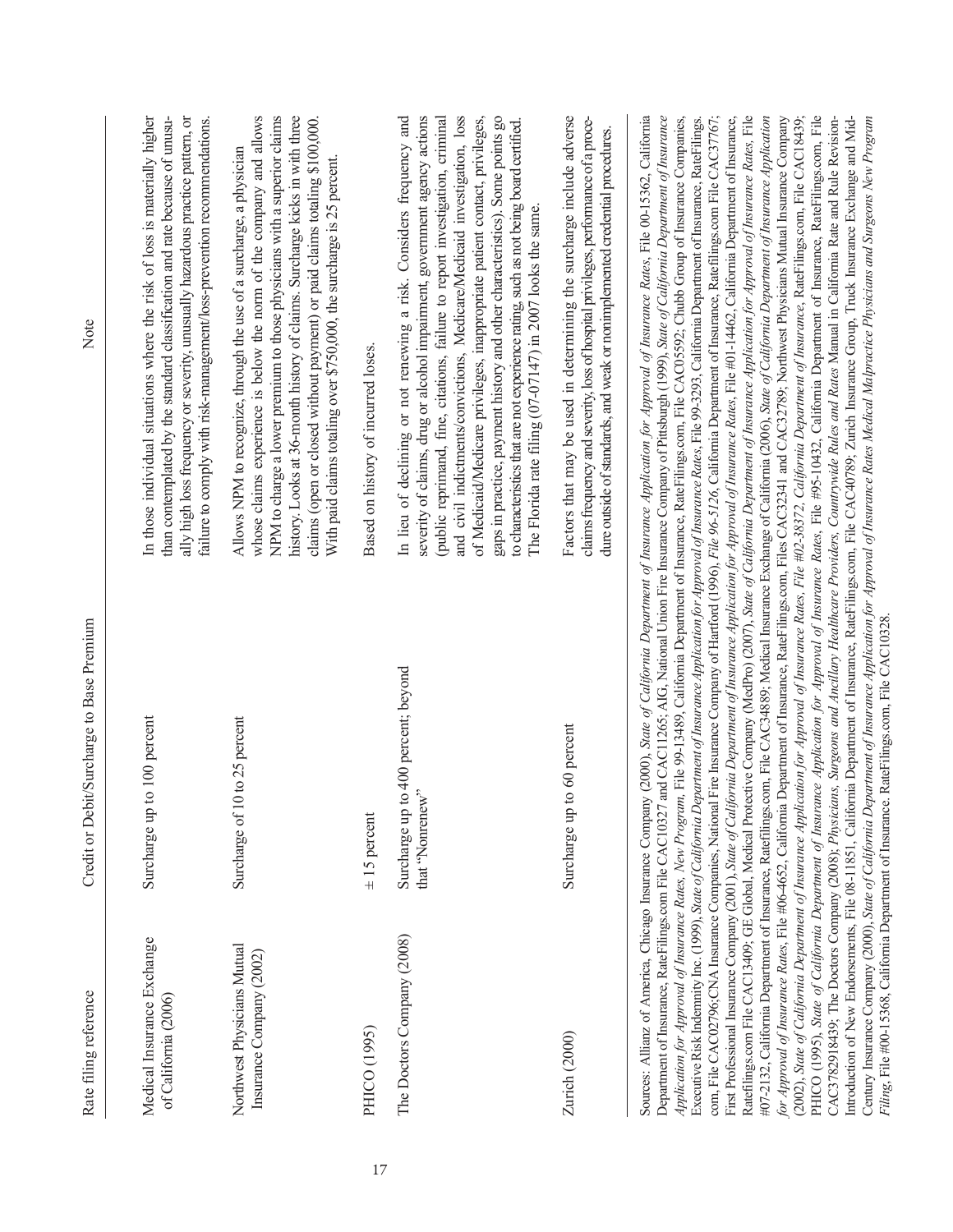| Rate filing reference                                                      | Claim-free credit (%) | Note                                                                                                                                                                                                                                                                                                                                                                                                                                                                                                                                                                                                                                                                                                                                                                                                                                                                                                                                                                                                                                                                                                                                                                                                                                                                                                                                                                                                                                       |
|----------------------------------------------------------------------------|-----------------------|--------------------------------------------------------------------------------------------------------------------------------------------------------------------------------------------------------------------------------------------------------------------------------------------------------------------------------------------------------------------------------------------------------------------------------------------------------------------------------------------------------------------------------------------------------------------------------------------------------------------------------------------------------------------------------------------------------------------------------------------------------------------------------------------------------------------------------------------------------------------------------------------------------------------------------------------------------------------------------------------------------------------------------------------------------------------------------------------------------------------------------------------------------------------------------------------------------------------------------------------------------------------------------------------------------------------------------------------------------------------------------------------------------------------------------------------|
| CNA(1996)                                                                  | 5                     | an incurred<br>three years.<br>past<br>with<br>Applies when physicians have had no claims<br>greater than \$5,000 in the<br>indemnity amount                                                                                                                                                                                                                                                                                                                                                                                                                                                                                                                                                                                                                                                                                                                                                                                                                                                                                                                                                                                                                                                                                                                                                                                                                                                                                               |
| First Professionals Insurance<br>Company (2001                             | 10 to 20              | Offers a claim-free discount of 10 percent with five to nine loss-<br>free years; 20 percent with 15 or more loss-free years.                                                                                                                                                                                                                                                                                                                                                                                                                                                                                                                                                                                                                                                                                                                                                                                                                                                                                                                                                                                                                                                                                                                                                                                                                                                                                                              |
| GE Global/Med Pro (2007)                                                   | 5 to 20               | Offers a claim-free credit of 5 percent at three years, 10 percent<br>Pro revised its claim-free credit, bringing the maximum to 25 percent for<br>at five years and 20 percent at 10 years. In a 2008 Florida rate filing, Med<br>10 years (The Medical Protective Company, 2008).                                                                                                                                                                                                                                                                                                                                                                                                                                                                                                                                                                                                                                                                                                                                                                                                                                                                                                                                                                                                                                                                                                                                                        |
| Northwest Physicians Mutual<br>Insurance Company (2002)                    | 5                     | For physicians with three years of claim-free history.                                                                                                                                                                                                                                                                                                                                                                                                                                                                                                                                                                                                                                                                                                                                                                                                                                                                                                                                                                                                                                                                                                                                                                                                                                                                                                                                                                                     |
| The Doctors Company (2008)                                                 | 12.5; 17.5            | TDC offers a claims-free discount of 12.5 percent for policyholders<br>tive claim payments are less than \$10,000. Surgical specialties qualify for a<br>who have been with the company for at least three years, whose cumulative<br>outstanding claim reserves fall below \$20,000 and whose three-year cumula-<br>17.5 percent claim-free discount.                                                                                                                                                                                                                                                                                                                                                                                                                                                                                                                                                                                                                                                                                                                                                                                                                                                                                                                                                                                                                                                                                     |
| Zurich (2000)                                                              | $\overline{10}$       | For physicians with five years claim-free, no incurred indemnity<br>or expense amount greater than \$5,000, and an aggregate incurred in-<br>demnity for all claims reported less than \$5000.                                                                                                                                                                                                                                                                                                                                                                                                                                                                                                                                                                                                                                                                                                                                                                                                                                                                                                                                                                                                                                                                                                                                                                                                                                             |
| 15368, California Department of Insurance, RateFilings.com, File CAC10328. |                       | Insurance. Ratefilings.com, File CAC13409; GE Global, Medical Protective Company (MedPro) (2007), State of California Department of Insurance Application for Approval of<br>First Professional Insurance Company (2001), State of California Department of Insurance Application for Approval of Insurance Rates, File #01-14462, California Department of<br>Sources: CNA Insurance Companies, National Fire Insurance Company of Hartford (1996), File 96-5126, California Department of Insurance, Ratefilings.com, File CAC37767;<br>Department of Insurance Application for Approval of Insurance Rates, File #02-38372, California Department of Insurance, RateFilings.com File, CAC18439; The Doctors Company<br>Insurance Rates, File #07-2133, California Department of Insurance, Ratefilings.com File CAC34889; Northwest Physicians Mutual Insurance Company (2002), State of California<br>File 08-11851, California Department of Insurance, RateFilings.com, File CAC40789; Zurich Insurance Group, Truck Insurance Exchange and Mid-Century Insurance Company<br>(2008), Physicians, Surgeons and Ancillary Healthcare Providers, Countrywide Rules and Rates Manual in California Rate and Rule Revision-Introduction of New Endorsements,<br>(2000), State of California Department of Insurance Application for Approval of Insurance Rates Medical Malpractice Physicians and Surgeons New Program Filing, File #00- |

Table A<sub>-2</sub> **Table A–2**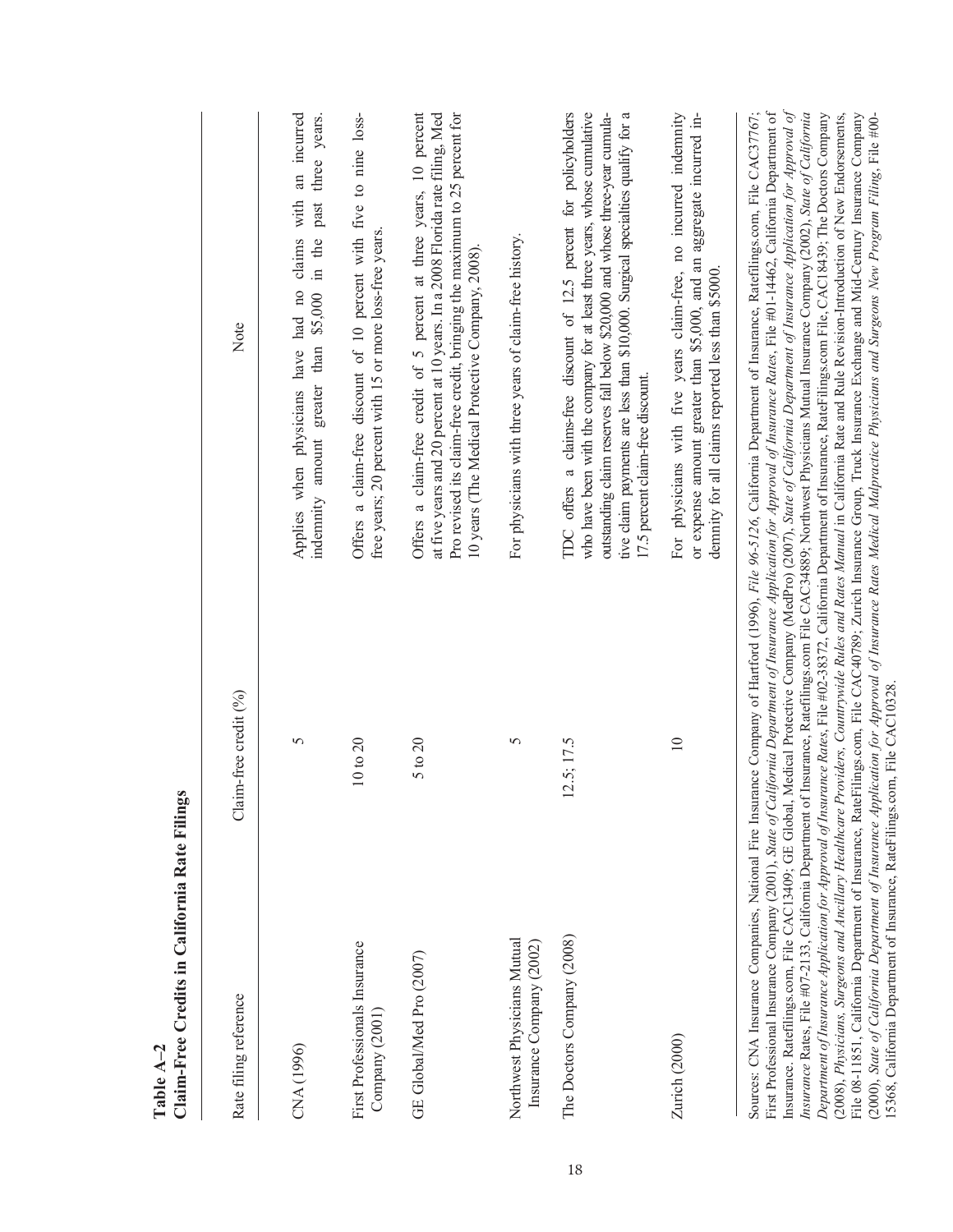| <b>State</b>              | Rule (The first number is required coverage per incident or claim, the second number is required coverage for all claims in a year)                                                                                                  |
|---------------------------|--------------------------------------------------------------------------------------------------------------------------------------------------------------------------------------------------------------------------------------|
| Required in these states: |                                                                                                                                                                                                                                      |
| Colorado                  | \$500,000/\$1,500,000 or equivalent bond                                                                                                                                                                                             |
| Connecticut               | \$500,000/\$1,500,000                                                                                                                                                                                                                |
| Kansas                    | \$200,000/\$600,000                                                                                                                                                                                                                  |
| Massachusetts             | \$100,000/\$300,000 or equivalent bond                                                                                                                                                                                               |
| New Jersey                | \$1,000,000/\$3,000,000; if you don't have extended reporting endorsement coverage<br>(tail coverage) a \$500,000 letter of credit is required                                                                                       |
| Pennsylvania              | \$1,000,000/\$3,000,000                                                                                                                                                                                                              |
| Wisconsin                 | \$1,000,000/\$3,000,000                                                                                                                                                                                                              |
| Not mandatory:            |                                                                                                                                                                                                                                      |
| Indiana                   | state Patient Compensation Fund (a system of excess insurance): 250,000/\$750,000 in coverage.<br>To participate in the                                                                                                              |
| Louisiana                 | To qualify for caps on damages: \$100,000 coverage per claim or equivalent bond                                                                                                                                                      |
| Missouri                  | Physicians on the medical staff of a hospital in a county with a population over 75,000 and not employed by the hospital:<br>\$500,000 in coverage.                                                                                  |
| Nebraska                  | To qualify for cap on damages: \$500,000/\$1,000,000.                                                                                                                                                                                |
| New Mexico                | To qualify for cap on damages: \$200,000 per occurrence or \$600,000 bond; must buy "occurrence-made" rather than<br>"claims-made" policy.                                                                                           |
| New York                  | excess liability pool: \$1.3 million/\$3.9 million.<br>To participate in the                                                                                                                                                         |
| Wyoming                   | state Medical Malpractice Compensation Fund (a system of excess insurance): \$50,000<br>To participate in the<br>per occurrence.                                                                                                     |
| <b>2000 Little:</b> //-   | Source: American Medical Association, Advocacy Resource Center, "Summary of Select State Laws Mandating Minimum Levels of Professional Liability Insurance," February<br>an nadf<br>فحذا مسمارهما 200 مسمرا الممراة وسيارة والمسارعة |

**Table A–3**

**States that Mandate Minimum Levels of Professional Liability Insurance for Physicians**

Table A-3<br>States that Mandate Minimum Levels of Professional Liability Insurance for Physicians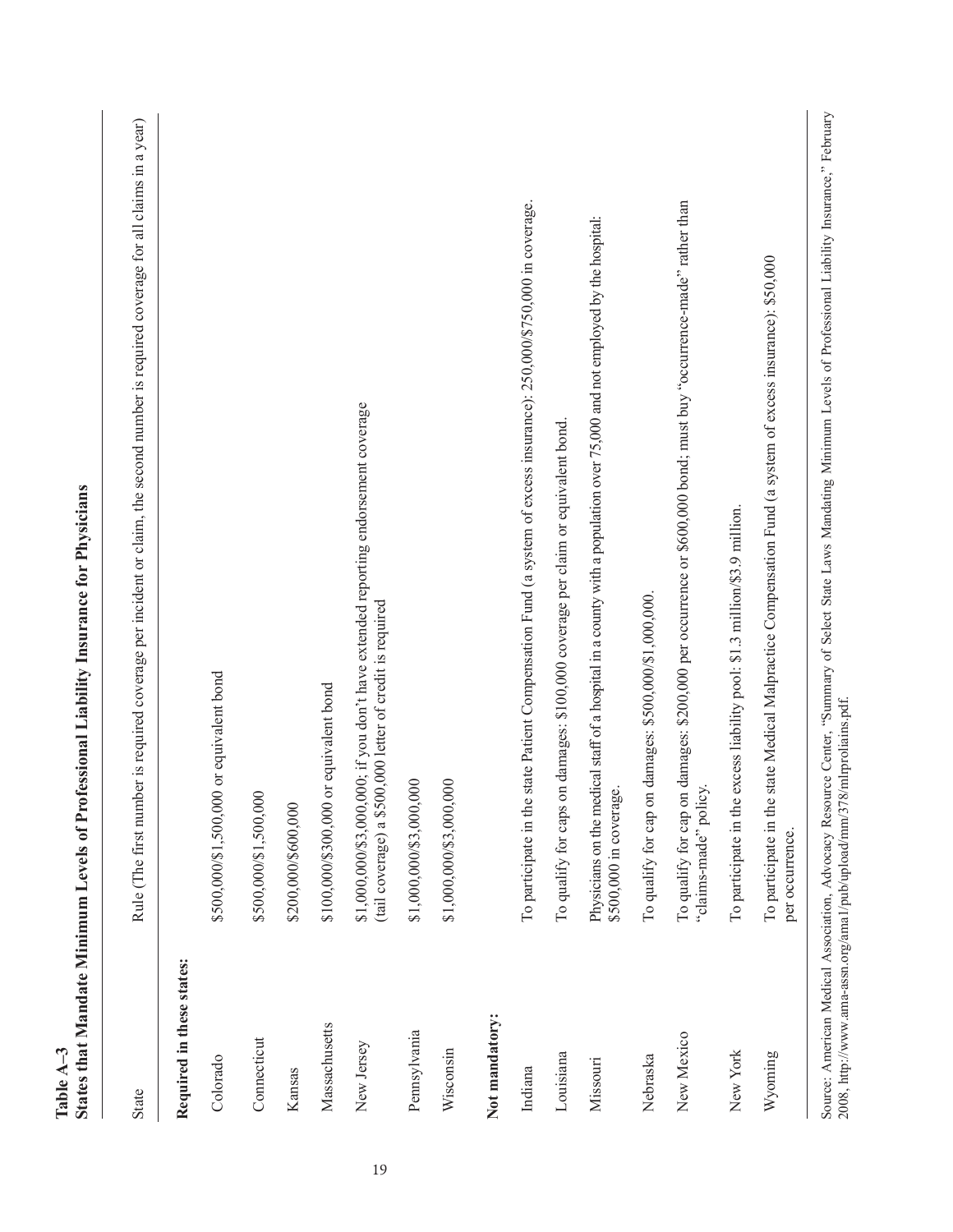| <b>ZUUS CALITOrnia Market Shares for Medical</b>                     | Maipractice Insurers, 10p 1en by Written Fremium                                   |                         |                       |                                |
|----------------------------------------------------------------------|------------------------------------------------------------------------------------|-------------------------|-----------------------|--------------------------------|
| Group/Company<br>Name                                                | Notes                                                                              | Premium (\$)<br>Written | Share $(%)$<br>Market | Market Share (%)<br>Cumulative |
| Norcal Mutual Insurance Company                                      |                                                                                    | 163,317,374             | 26.8                  | 26.8                           |
| The Doctors<br>Company                                               |                                                                                    | 151,261,024             | 24.8                  | 51.5                           |
| SCPIE Indemnity Company                                              | The Doctors Company in 2007<br>SCPIE was purchased by                              | 87,751,988              | 14.4                  | 65.9                           |
| Exchange of California<br>Medical Insurance                          |                                                                                    | 37,864,332              | 6.2                   | 72.1                           |
| Dentists Insurance Company*                                          | Dentists                                                                           | 28,532,495              | 4.7                   | 76.8                           |
| Medical Protective<br>Company                                        |                                                                                    | 28,123,839              | 4.6                   | 81.4                           |
| American Healthcare Indemnity<br>Indemnity Company<br>(SCPIE Group)  | insurance for non-California physician<br>Acquired by SCPIE in 1996;<br>physicians | 25,983,208              | $4.\overline{3}$      | 85.6                           |
| Insurance Company of Pittsburg<br>National Union Fire<br>(AIG Group) |                                                                                    | 16,378,872              | 2.7                   | 88.3                           |
| Company of Reading<br>American Casualty<br>PA (CNA Group)            |                                                                                    | 14,923,219              | 2.4                   | 90.8                           |
| Liability Insurance Company<br>Professional Underwriters             | Surplus-lines insurance only; wholly owned<br>subsidiary of The Doctors Company    | 10,799,148              | 1.%                   | 92.5                           |

**2008 California Market Shares for Medical Malpractice Insurers, Top Ten by Written Premium** ÷  $\Delta$  $\overline{\mathbf{W}}$  with  $\overline{\mathbf{w}}$ Á  $\epsilon$  $\mathbf{f}$ ١,  $\div$ Medical Maln  $f_{\alpha}$ io Morizat Shi  $Table A-4  
2008 Caifor$ **Table A–4**

Source: California Department of Insurance, Rate Specialist Bureau, April 30, 2009, http://www.insurance.ca.gov/0400-news/0200-studies-reports/0100-market-share/<br>Marketshare2008/upload/IndMktShr2008Alpha.pdf.<br>\* Rate filing Source: California Department of Insurance, Rate Specialist Bureau, April 30, 2009, http://www.insurance.ca.gov/0400-news/0200-studies-reports/0100-market-share/ \* Rate filings for this company were not reviewed for this paper as only dentists are insured.Marketshare2008/upload/IndMktShr2008Alpha.pdf.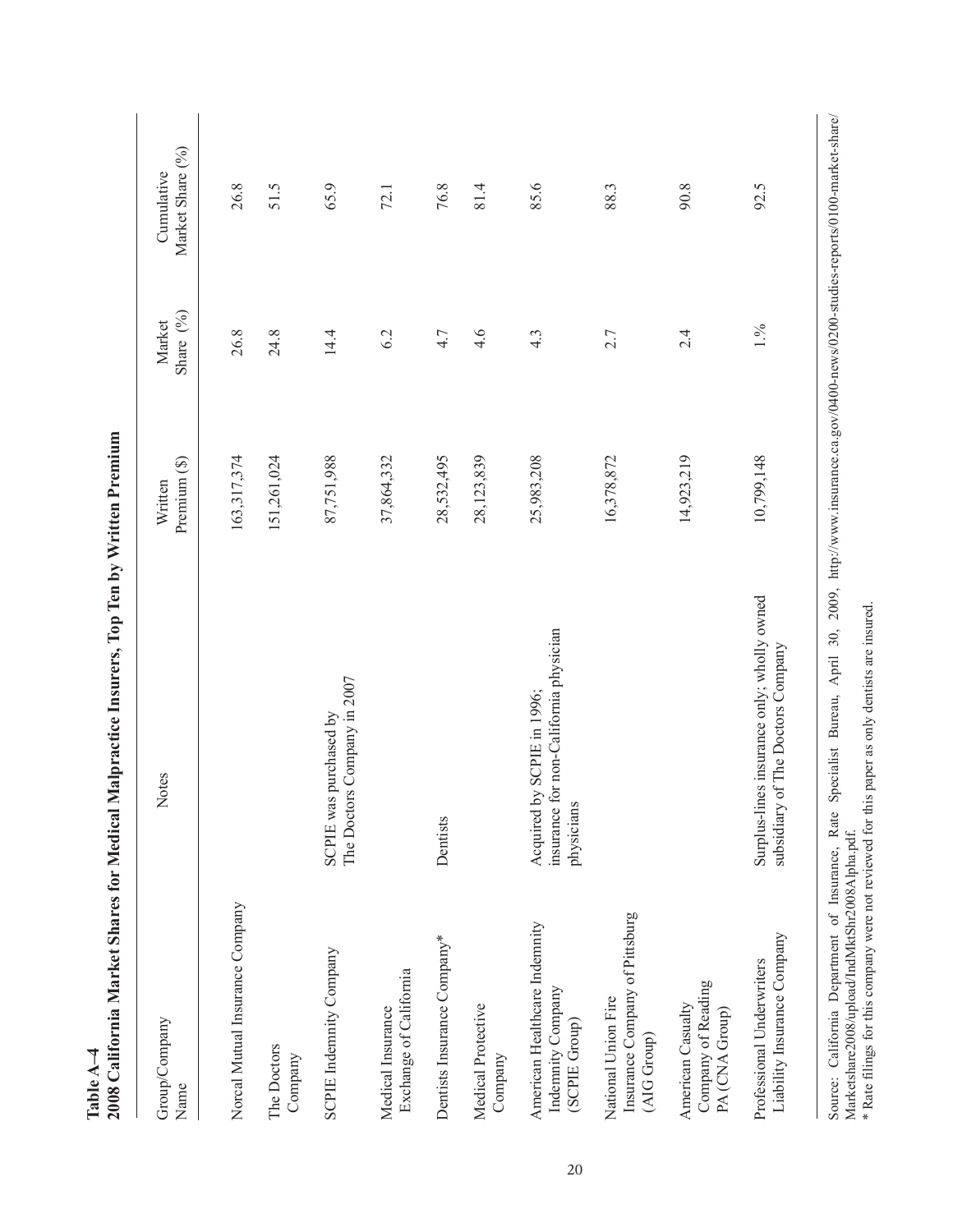#### **Notes**

Thanks to insurance industry professionals Robert Allen (Darwin), Denise Coleman (Swiss Reinsurance America Corporation), Nancy Davies (RSUI), John Dow (Tegner-Miller Insurance Brokers), Stephen Freedman (PULIC), Chad C. Karls (Milliman), Timothy Morse (CNA HealthPro), Alan Lembitz (COPIC), Kim Nibbe (NAS Insurance), Fran O'Connell (Markel), Cheri A. Priddy (PULIC), Bruce Swicker (Bruce R. Swicker), and Tim Vlazny (CNA HealthPro) for helping me to understand medical malpractice insurance underwriting and answering my questions about the industry. Thanks to Michael F. Cannon and Robert Krol for comments on an earlier version of this paper. Also, thanks to Charles Pitts at Perr&Knight for facilitating access to the California rate filings of medical malpractice insurance companies. Of course, these individuals are not responsible for any errors herein.

1. These include captives and risk-retention groups. A risk-retention group comprises similar businesses that join together to create an insurance company to self-insure. Captives also self-insure the risk of their owners but are not restricted to insure similar risks. For example, they are not restricted to insure only against medical malpractice liability. Most commonly, captives insure the risks of a parent company or a group of companies. Richard J. Hillman and Lawrence Cluff, *Risk Retention Groups, Common Regulatory Standards and Greater Member Protections Are Needed,* U.S. Government Accountability Office, GAO-05-536, August 2005, http://www.gao.gov/new.items/d05536.pdf.

2. Dennis H. Pillsbury, "Where Do You Turn If One of Your Physician Insureds Has Claims Problems?" *Rough Notes*, March 1995, p. 50.

3. There are exceptions. PULIC is a surplus-lines carrier admitted in California. In New Jersey, surplus-lines policies are covered by the New Jersey Surplus-Lines Guaranty Fund offering protection should insurance companies become insolvent. Many of the surplus-lines companies doing business as nonadmitted carriers in one state are admitted and regulated in another.

4. Elisabeth Boone, "Rx for Doctors: Hard-to-Place Malpractice Risks May Find a Home with Professional Underwriters Liability and Bernard Warschaw Insurance Sales," *Rough Notes,* April 2002; Brian S. Martin, "Legal Beat: A Short Walk through Surplus Lines," *Insurance Journal,* July 22, 2002, www.insurancejournal.com/magazines/ south central/2002/07/22/legalbeat/21759.htm; Timothy Morse, senior vice president–health care professional liability at CNA HealthPro, conversation with author, August 26, 2009 (Morse is on the board of directors of the National Patient Safety Foundation); and William B. Schwartz and Daniel N. Mendelson, "Physicians Who Have Lost Their Malpractice Insurance: Their Demographic Characteristics and the Surplus-Lines Companies that Insure Them," *Journal of the American Medical Association* 262, no. 10 (1989): 1335–41.

5. Boone; Nancy Davies, RSUI, conversation with author, July 29, 2009. Davies works for RSUI, which works on a surplus lines basis in every state, writing under Landmark America and has 25 years of experience underwriting in the surplus lines market; Larry G. France, "What Goes Around Comes Around," *Rough Notes,* March 2005, p. 112; Larry G. France, "Professional Liability," *Rough Notes*, October 2007, p. 112; Michelle M. Mello, "Understanding Medical Malpractice Insurance: A Primer," Research Synthesis Report no. 8, The Robert Wood Johnson Foundation Synthesis Project, January 2006, http://www.rwjf.org/pr/ synthesis/reports\_and\_briefs/pdf/no10\_primer.pdf; Kim Nibbe, senior underwriter at NAS insurance, conversation with author, August 21, 2009. NAS insurance has worked as a managing general agent, underwriting surplus lines policies for Lloyds of London; Vermont Medical Malpractice Study Committee, "Medical Malpractice Liability Insurance in Vermont: A Report to the General Assembly," December 15, 2005, http://www.bishca.state.vt.us/ sites/default/files/MedMal-final-report.pdf.

6. Tim Vlazny, underwriting director, CNA HealthPro, conversation with author, September 2, 2009. Vlazny has more than 10 years experience in the hard-to-place physician market.

7. Perry Beider and Stuart Hagen, *Limiting Tort Liability for Medical Malpractice,* Congressional Budget Office Economic and Budget Issue Brief, 2004, http://www.cbo.gov/ftpdocs/49xx/doc4968/01-08- MedicalMalpractice.pdf.

8. Patricia M. Danzon, "Liability for Medical Malpractice," in *Handbook of Health Economics*, ed. A. J. Culyer and J. P. Newhouse (Amsterdam, The Netherlands: Elsevier Science, 2000).

9. Frederick W. Cheney et al., "Standard of Care and Anesthesia Liability," *Journal of the American Medical Association* 261, no. 11 (1989): 1599; Henry S. Farber and Michelle J. White, "Medical Malpractice: An Empirical Examination of the Litigation Process," *The RAND Journal of Economics* 22, no. 2 (1991):199–217; Paul C. Weiler et al., *A Measure of Malpractice: Medical Injury, Malpractice Litigation, and Patient Compensation* (Cambridge, MA: Harvard University Press, 1993); David M. Studdert et al., "Claims, Errors, and Compensation Payments in Medical Malpractice Litigation," *The New England Journal of Medicine* 354, no. 19 (2006): 2024–33; Jun Zhou, "Economic Determinants of Noneconomic Damages in Medical Malpractice Claims," working paper, Bonn University (2011).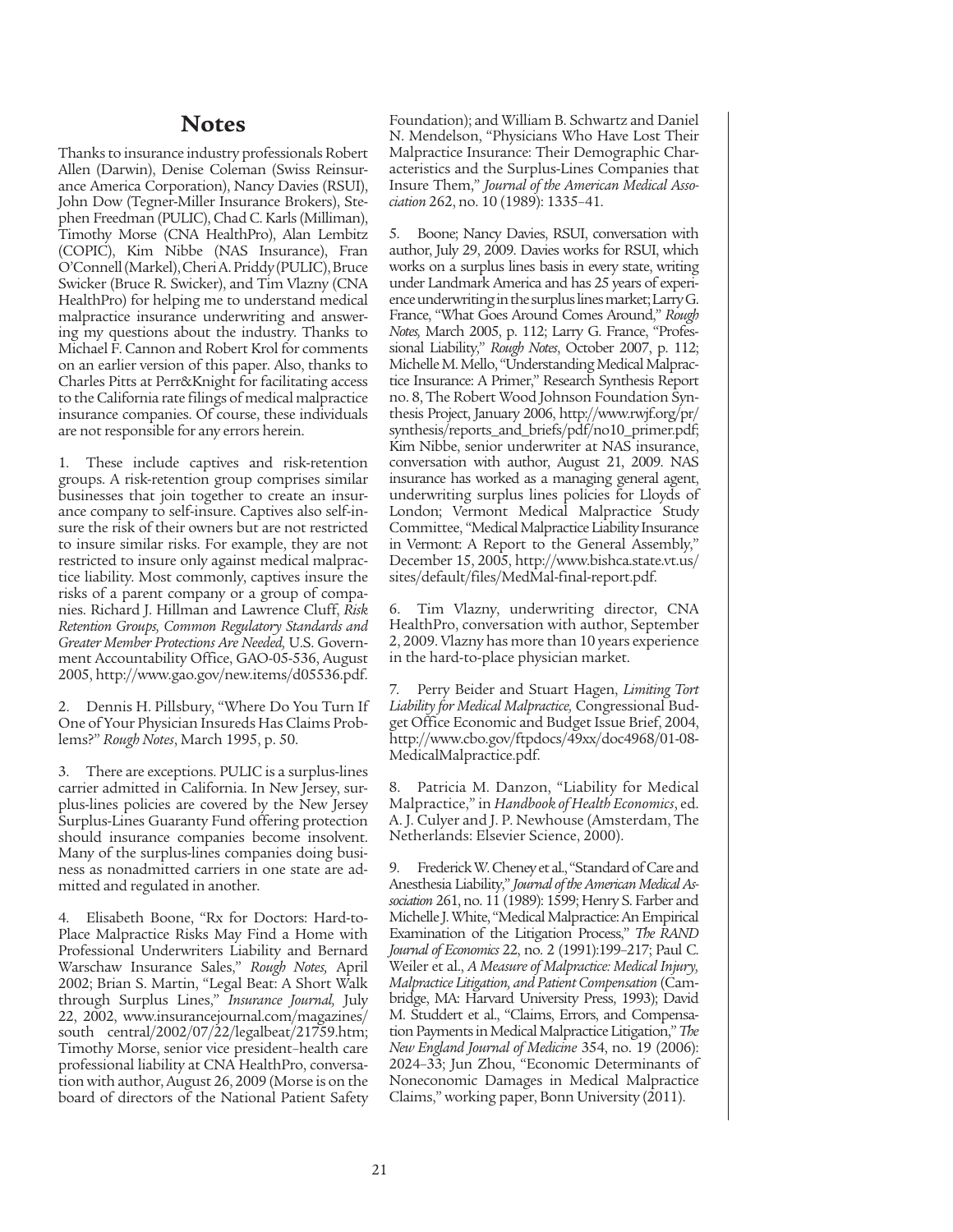10. Weiler et al.

11. John E. Rolph, "Some Statistical Evidence on Merit Rating in Medical Malpractice Insurance," *The Journal of Risk and Insurance* 48, no. 2 (1981): 247–60; Mark I. Taragin et al., "Physician Malpractice: Does the Past Predict the Future?" *Journal of General Internal Medicine* 10, no. 10 (1995): 550–56; Seth Oldmixon, "The Great Medical Malpractice Hoax: NPDB Data Continue to Show Medical Liability System Produces Rational Outcomes," Public Citizen Congress Watch, January 2007.

12. Farber and White, pp. 199–217.

13. Danzon, "Liability for Medical Malpractice"; David M. Studdert, Michello M. Mello, and Troyen A. Brennan, "Medical Malpractice," *The New England Journal of Medicine* 350, no. 3 (2004): 283–92; Studdert et al., pp. 2024–33, label the overhead costs "exorbitant."

14. Danzon, "Liability for Medical Malpractice."

15. David A. Hyman and Charles Silver, "The Poor State of Health Care Quality in the U.S.: Is Malpractice Liability Part of the Problem or Part of the Solution?" *Cornell Law Review* 90, no. 4 (2005): 893–93.

16. See, for example, Patricia M. Danzon, *Medical Malpractice; Theory, Evidence, and Public Policy* (Cambridge, MA: Harvard University Press, 1985); Lori L. Darling, "The Applicability of Experience Rating to Medical Malpractice Insurance," *Case Western Law Review* 38, no. 255 (1987): fn. 81; and Frank A. Sloan and Lindsey M. Chepke, *Medical Malpractice* (Cambridge, MA: MIT Press, 2008).

17. Rolph, pp. 247–60.

18. Danzon, *Medical Malpractice; Theory, Evidence, and Public Policy*, p. 130.

19. Frank A. Sloan, Randall R. Bovbjerg, and Penny B. Githens, *Insuring Medical Malpractice* (New York: Oxford University Press, 1991), p. 176.

20. Frank A. Sloan, "Experience Rating: Does It Make Sense for Medical Malpractice Insurance?" *American Economic Review* 80, no. 2 (1990): 128.

21. Weiler et al., p. 115.

22. Randall R. Bovbjerg and Frank A. Sloan, "No-Fault for Medical Injury: Theory and Evidence," *University of Cincinnati Law Review* 67 (1998): 55–123.

23. Gary M. Fournier and Melayne Morgan Mc-Innes, "The Case for Experience Rating in Medical Malpractice Insurance: An Empirical Evaluation," *The Journal of Risk and Insurance* 68, no. 2 (2001): 255–76.

24. Sloan and Chepke, p. 213.

25. Mello; U.S. Congressional Budget Office, *Medical Malpractice Tort Limits and Health Care Spending*, Background Paper, Publication 2668, 2006, p. 7.

26. See, for example, Fournier and McInnes, pp. 255–276.

27. Darling.

28. Weiler et al., p. 115. ("[I]t simply has not proved feasible to develop a formula that is an actuarially credible measure of the relative risk posed by individual doctors.") Paul C. Weiler, *Medical Malpractice on Trial* (Cambridge, MA: Massachusetts: Harvard University Press, 1991), p. 79. (Experience rating is "possible, though expensive.")

29. Denise Coleman, senior vice president, Swiss Reinsurance America Corporation, conversation with author, 2008.

30. This section is based on a review of medical professional liability insurance applications: AIG, National Union Fire Insurance Company of Pittsburgh, "State of California Department of Insurance Application for Approval of Insurance Rates, New Program," File 99-13489, California Department of Insurance, 1999, RateFilings.com File CAC05592; Chubb Group of Insurance Companies, Executive Risk Indemnity Inc., "State of California Department of Insurance Application for Approval of Insurance Rates," File 03-1042, California Department of Insurance, 2003, RateFilings.com File CAC19150; First Professional Insurance Company, "State of California Department of Insurance Application for Approval of Insurance Rates," File 01- 14462, California Department of Insurance, 2001, Ratefilings.com File CAC13409; Medical Insurance Exchange of California, "Applications & Forms," 2008, http://www.miec.com/RESOURCES/APPLI-CATIONSFORMS/tabid/83/Default.aspx#phys; PHICO, "State of California Department of Insurance Application for Approval of Insurance Rates," File 95-10432, California Department of Insurance, 1995, RateFilings.com File CAC3782918439; Valient Insurance Company, "Physicians and Surgeons Professional Liability," File 09-3715, California Department of Insurance, 2009, RateFilings. com File CAC42790; Zurich Insurance Group, Truck Insurance Exchange and Mid-Century Insurance Company, "State of California Department of Insurance Application for Approval of Insurance Rates, Medical Malpractice Physicians and Surgeons, New Program Filing," File 00-15368, California Department of Insurance, 2000, Rate-Filings.com File CAC10328; The Doctors Company application online: http://www.thedoctors. com/ecm/groups/public/@tdc/@web/documents/ form/con\_id\_001892.pdf. Application forms for physicians in the surplus-lines market are simi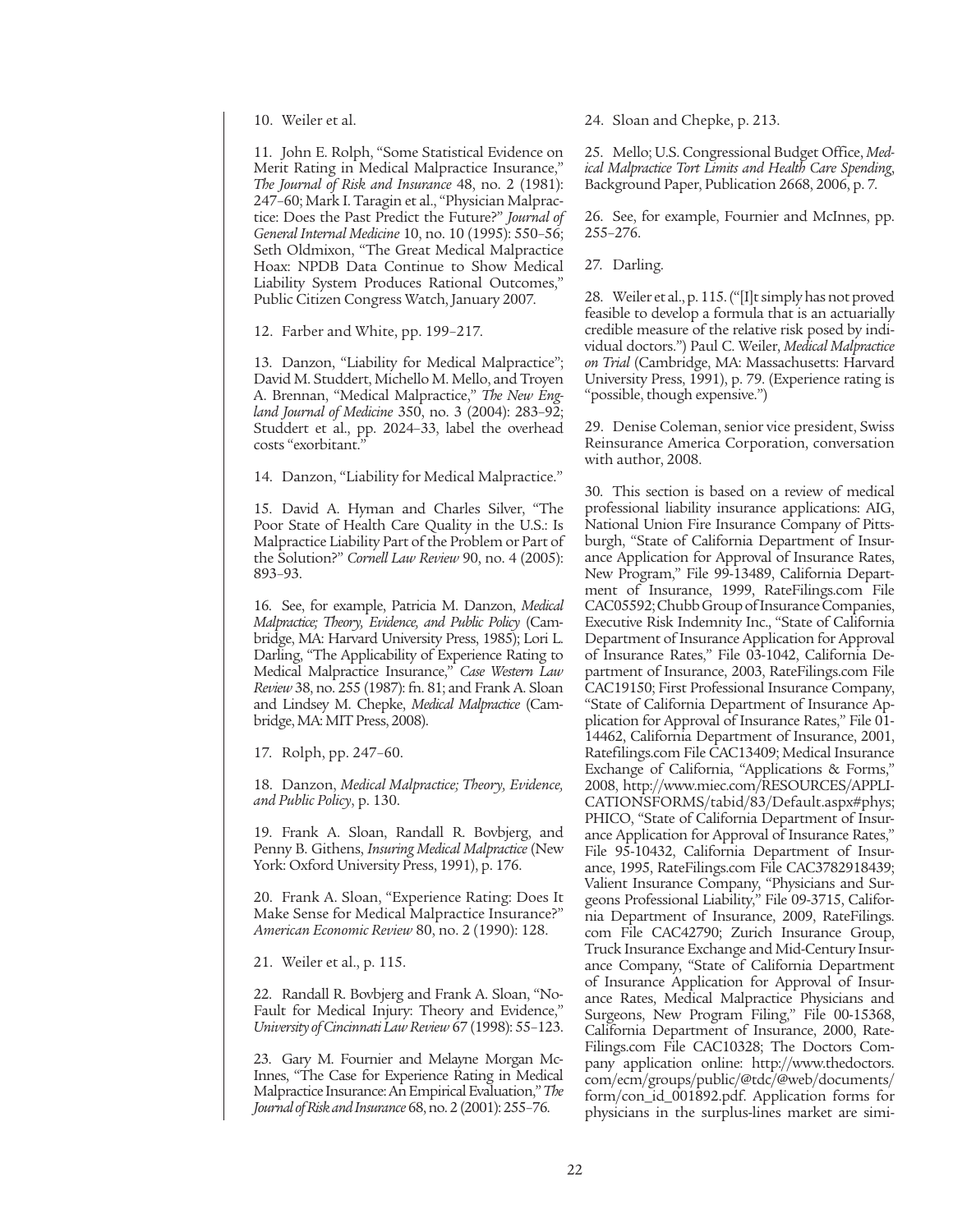lar. RSUI's application is online at http://www. rsui.com/Applications/PSD%20Application.doc, and Markel Shand's application is at http://broker. markelshand.com/documents/docs\_dump/ 20090813-172152212D9BF7B6DA1A4E7BA200 FC28BAF38683/0-MM-30000-04.rtf.

31. John Dow, broker with Tegner-Miller in Santa Monica, California, conversation with author, August 27, 2009. Dow began specializing in medical malpractice insurance in 1982. He finds coverage for hard-to-place physicians in the surplus lines market; Fran O'Connell, managing director medical professional at Markel, conversation with author, August 31, 2009.

32. Vlazny, September 2, 2009.

33. Dow.

34. Ibid.; Vlazny, September 2, 2009.

35. Robert Allen, vice president, healthcare, Darwin National Assurance Company, conversation with author, September 16, 2009. Allen has 20 years experience in the industry.

36. Alan Lembitz, vice president for patient safety and risk management at COPIC, conversation with author, March 24, 2011.

37. Allen.

38. Institute of Medicine, Division of Health Promotion and Disease Prevention, Committee to Study Medical Professional Liability and the Delivery of Obstetrical Care, *Medical Professional Liability and the Delivery of Obstetrical Care,* vol. 1 (Washington: National Academy Press, 1989).

39. Perr&Knight's proprietary RateFilings.com is the source of all California filings. Some Florida filings were also examined. For manageability, only the California filings are summarized in Table A–1. Table A–4 lists the top 10 medical malpractice insurance companies in California in 2008; all of these company filings were examined, plus others. Table A–4 lists the major California insurers to assure the reader that rate filings reviewed in California are not a subset of the market and, therefore, not representative.

40. Florida filings are available from the Florida Department of Financial Services online at http:// www.floir.com/edms/.

41. Vermont Medical Malpractice Study Committee.

42. First Professional Insurance Company, File 08- 26024, Florida Department of Financial Services, 2008, Forms & Rates Search, http://www.floir.com/ edms; The Medical Protective Company, File 08- 15430, Florida Department of Financial Services,

Forms & Rates Search, 2008, http://www.floir. com/edms; Vermont Medical Malpractice Study Committee.

43. CNA Insurance Companies, National Fire Insurance Company of Hartford, File 96-5126, California Department of Insurance, 1996, Ratefilings.com File CAC37767.

44. The Doctors Company, "Claims-Made Professional Liability Insurance Express Application for Health Professionals (Physicians and Surgeons)," 2009, http://www.thedoctors.com/Join/Apply/index. htm.

45. Allen.

46. Morse.

47. Norcal, "Norcal Mutual Insurance Company Physicians and Surgeons Program-Forms and Rules Rate Filings," File 05-2063 and 05-1279, California Department of Insurance, 2005, RateFilings.com File CAC27354; The Doctors Company, "Physicians, Surgeons and Ancillary Healthcare Providers, Countrywide Rules and Rates Manual in California Rate and Rule Revision-Introduction of New Endorsements," File 08-11851, California Department of Insurance, 2008, RateFilings.com File CAC40789; Zurich Insurance Group, Truck Insurance Exchange and Mid-Century Insurance Company, "State of California Department of Insurance Application for Approval of Insurance Rates, Medical Malpractice Physicians and Surgeons, New Program Filing," File 00-15368, California Department of Insurance, 2000, RateFilings.com File CAC10328.

48. Marc Rodwin, Hak J. Chang, Melissa M. Ozaeta, and Richard J. Omar, "Malpractice Premiums in Massachusetts, A High-Risk State: 1975 to 2005," *Health Affairs* 27, no. 3 (May/June 2008): 835–44.

49. Davies.

50. Preferred Physicians Medical, "Customer Service and Underwriting," ppmrrg.com, 2006, http://ppmrrg.com/ppmrrg.aspx?pgID=922.

51. General Star Management Company, "Physicians and Surgeons," generalstar.com, July 31, 2009, http://www.generalstar.com/mpl\_spnsplp.php.

52. Davies; Dow; Stephen Freedman and Cheri A. Priddy, Freedman directs the operations of Professional Underwriters Liability Insurance Company and Priddy is vice president of underwriting**,**  conversation with author, September 10, 2009. Each has over 20 years experience in the medical professional liability insurance industry; Morse; Nibbe; Bruce R. Swicker, independent insurance agent and broker, conversation with author, July 23, 2009, Swicker serves hard-to-place physicians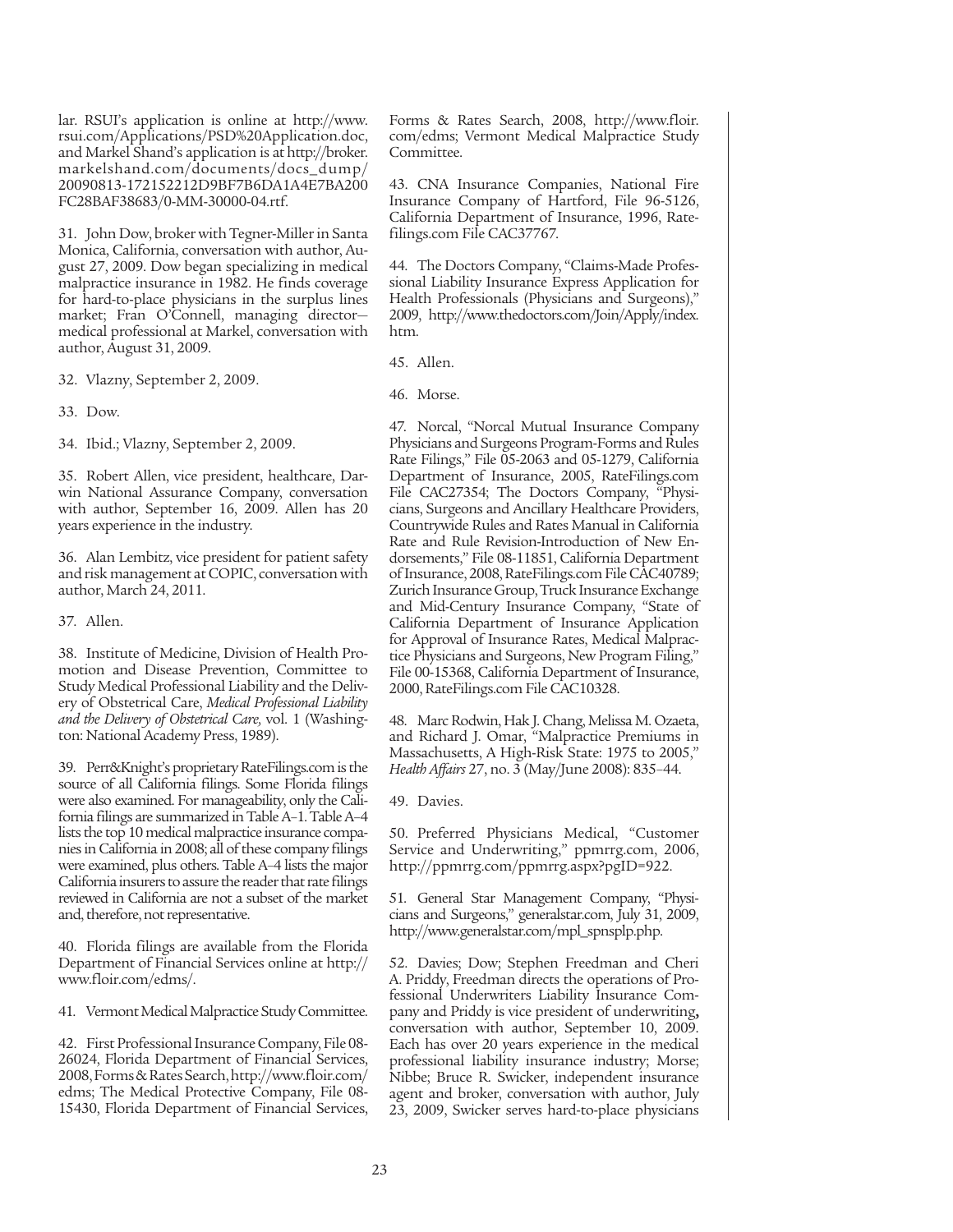and lawyers with offices in New York City and Nassau County, http://www.insurance4docs.com/non standard.htm.

53. Nibbe.

54. Vlazny, September 2, 2009.

55. Davies; Dow; Morse; Nibbe; PULIC, "State of California Department of Insurance Application for Approval of Insurance Rates," File 04-4298, California Department of Insurance, 2004, Rate Filings.com File CAC23949. Concern about the ability to collect puts an upper limit on deductibles.

56. Boone; Davies; Freedman and Priddy; O'Connell.

57. Under "claims-made" policies, insurance covers claims made during the period a physician is insured. In contrast, "occurrence" policies cover any claim made at any time that results from an event during a period a physician is insured. As occurrence policies left insurance companies with uncertain liabilities, most medical professional liability insurers switched from occurrence to claims-made policies. This created a demand for tail coverage by retired physicians seeking protection against claims arising from past behavior.

58. Allianz of America, Chicago Insurance Company, "State of California Department of Insurance Application for Approval of Insurance Rates," File 00-15362, California Department of Insurance, 2000, RateFilings.com File CAC10327 and CAC11265; CNA Insurance Companies, National Fire Insurance Company of Hartford, File 96-5126, California Department of Insurance, 1996, Ratefilings.com File CAC37767; Norcal, "Norcal Mutual Insurance Company Physicians and Surgeons Program-Forms and Rules Rate Filings," File 05-2063 and 05-1279, California Department of Insurance, 2005, RateFilings.com File CAC27354; Northwest Physicians Mutual Insurance Company, "State of California Department of Insurance Application for Approval of Insurance Rates," File 02-38372, California Department of Insurance, 2002, RateFilings.com File CAC18439; and The Doctors Company, "Physicians, Surgeons and Ancillary Healthcare Providers, Countrywide Rules and Rates Manual in California Rate and Rule Revision-Introduction of New Endorsements," File 08-11851, California Department of Insurance, 2008, RateFilings.com File CAC40789; Zurich Insurance Group, Truck Insurance Exchange and Mid-Century Insurance Company, "State of California Department of Insurance Application for Approval of Insurance Rates Medical Malpractice Physicians and Surgeons New Program Filing," File 00-15368, California Department of Insurance, 2000, Rate-Filings.com File CAC10328.

59. Marketing materials for the program say that, after 15 years, a physician with an annual medical professional liability premium of \$25,000 could expect a retirement payment of \$30,000. The Doctors Company, "About the Tribute Plan," 2009, http:// www.thedoctors.com/ecm/fragments/tribute/ downloads/tribute\_faq.pdf.

60. General Star Management Company, "Physicians and Surgeons," generalstar.com, July 31, 2009, http://www.generalstar.com/mpl\_spnsplp.php.

61. Morse.

62. Allen.

63. Davies; O'Connell.

64. Cynthia Shaw, "Covering 'Hard-to-Place' Physicians: Excess and Surplus Lines Update," *Best's Review* (Property/Casualty Insurance Edition), no. 5 (1998): 81.

65. Boone.

66. Swicker.

67. Freedman and Priddy.

68. Morse.

69. Charles E. Phelps, *Health Economics*, 4th ed. (Boston: Addison-Wesley, 2010), p. 456.

70. Ibid.

71. Danzon, *Medical Malpractice; Theory, Evidence, and Public Policy*, p. 130; Sloan, Bovbjerg, and Githens, p. 178 (carriers could deny coverage, forcing physicians into the surplus-lines market that charged "premiums many times the standard rates,"); Studdert, Mello, and Brennan, p. 283 ("Physicians . . . generally are not risk rated unless they have been repeatedly sued, in which case they may be forced to obtain coverage from high-cost insurers or may have trouble obtaining any coverage"); U.S. Congressional Budget Office, Medical *Malpractice Tort Limits and Health Care Spending,* p. 7 ("being sued repeatedly may make malpractice coverage difficult to obtain and more expensive"); Sloan and Chepke.

72. Danzon, "Liability for Medical Malpractice."

73. Tim Vlazny, underwriting director, CNA Health-Pro, e-mail message to author, May 12, 2011.

74. See, for example, Sloan and Chepke.

75. Danzon, *Medical Malpractice; Theory, Evidence, and Public Policy*, p. 130.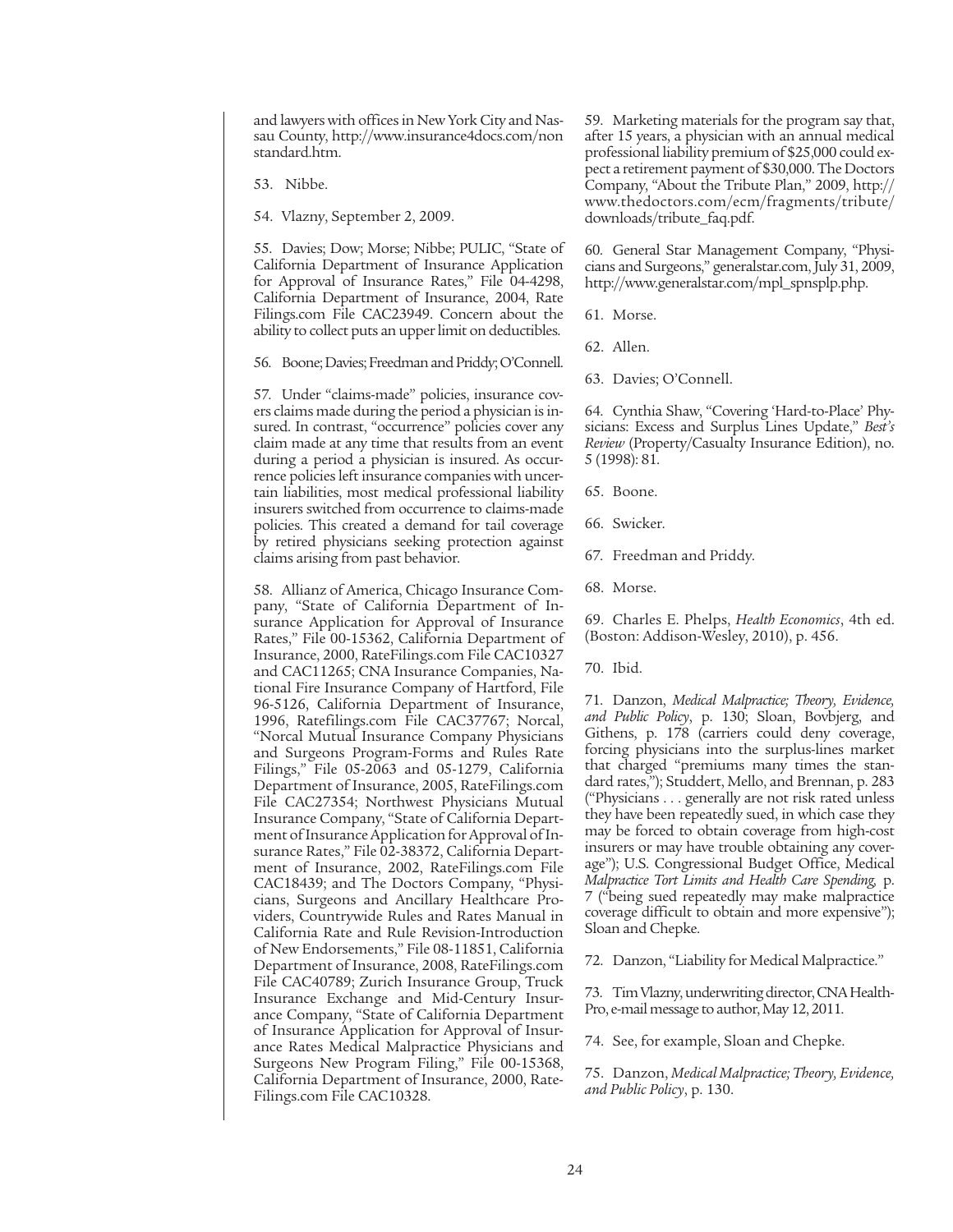76. U. S. General Accounting Office, *Medical Malpractice: Federal Tort Claims Act Coverage Could Reduce Health Centers' Costs*, Report to the U.S. Committee on the Judiciary, U.S. Senate, and the Committee on Commerce, U.S. House of Representatives, GAO/HEHS-97-57, April 1997, http://www.gao. gov/archive/1997/he97057.pdf.

77. Physicians Insurers Association of America, "Data Sharing Project," piaa.us, 2011, http://www. piaa.us/AM/ContentManagerNet/HTMLDisplay. aspx?ContentID=7244&Section=Data\_Sharing\_ Project.

78. Allen. Allen describes the PIAA closed claim data reviews as one of the most valuable sources of trends and claim activity.

79. CNA, "Physical Therapy Claims Study: An Analysis of Physical Therapist Professional Liability Claims and Risk Management Recommendations, December 1, 1993, through March 31, 2006," September 2006, http://www.cna.com/ vcm\_content/CNA/internet/Static%20File%20 for%20Download/Risk%20Control/Medical%20 Services/Physical\_Therapy\_Claims\_Study.pdf.

- 80. Lembitz.
- 81. Morse.

82. CNA Insurance Companies, National Fire Insurance Company of Hartford, "State of California Department of Insurance Application for Approval of Insurance Rates," File 96-5126, California Department of Insurance, 1996, Ratefilings.com File CAC37767; GE Global, Medical Protective Company (MedPro), "State of California Department of Insurance Application for Approval of Insurance Rates," File 07-2133, California Department of Insurance, 2007, Ratefilings.com File CAC34889; Norcal, "Norcal Mutual Insurance Company Physicians and Surgeons Program-Forms and Rules Rate Filings," File 05-2063 and 05-1279, California Department of Insurance, 2005, RateFilings.com File CAC27354; Zurich Insurance Group, Truck Insurance Exchange and Mid-Century Insurance Company, "State of California Department of Insurance Application for Approval of Insurance Rates Medical Malpractice Physicians and Surgeons New Program Filing," File 00-15368, California Department of Insurance, 2000, RateFilings. com File CAC10328; and PHICO, "State of California Department of Insurance Application for Approval of Insurance Rates," File 95-10432, California Department of Insurance, 1995, RateFilings. com File CAC3782918439; The Doctors Company, "California Rate and Rule Revision-Introduction of New Endorsements," File 08-11851, California Department of Insurance, 2008, Ratefilings.com File CAC40789.

83. Institute of Medicine.

84. U. S. General Accounting Office.

85. Chad C. Karls, conversation with author, June 2008. Karls is a principal and consulting actuary with the Milwaukee office of Milliman. He joined the firm in 1993. He has published numerous articles on medical professional liability issues.

86. Boone.

87. Neil D. Levin, "The Status of the Primary and Excess Medical Malpractice Market and the Future Need for the Medical Malpractice Insurance Association," A Report to the Governor and the Legislature by the Superintendent of Insurance, State of New York, December 1, 1997, appendix 1, p. 28.

88. "NIP Management Co. Announces Non-Standard Program for Conventus," *Business Wire*, February 7, 2011, http://www.allbusiness.com/services/ business-services/3963097-1.html.

89. AIG, National Union Fire Insurance Company of Pittsburgh, "State of California Department of Insurance Application for Approval of Insurance Rates, New Program," File 99-13489, California Department of Insurance, 1999, RateFilings.com File CAC05592; CNA Insurance Companies, National Fire Insurance Company of Hartford, File 96-5126, California Department of Insurance, 1996, Ratefilings.com File CAC37767; The Doctors Company, "State of California Department of Insurance Application for Approval of Insurance Rates," File 05-1983, California Department of Insurance, 2005, RateFilings.com File CAC26653; Zurich Insurance Group, Truck Insurance Exchange and Mid-Century Insurance Company, "State of California Department of Insurance Application for Approval of Insurance Rates Medical Malpractice Physicians and Surgeons New Program Filing," File 00-15368, California Department of Insurance, 2000, RateFilings.com File CAC10328.

90. Institute of Medicine; Steven L. Clark, medical director, Women and Newborn Services, Hospital Corporation of America, confirmed that this is still the case today in e-mail communication with author, March 20, 2011.

91. Medical Insurance Exchange of California, "State of California Department of Insurance Application for Approval of Insurance Rates," File 03- 6081, California Department of Insurance, 2003, RateFilings.com Files CAC21204.

92. The Doctors Company, "State of California Department of Insurance Application for Approval of Insurance Rates," File 05-1983, California Department of Insurance, 2005, RateFilings.com File CAC26653.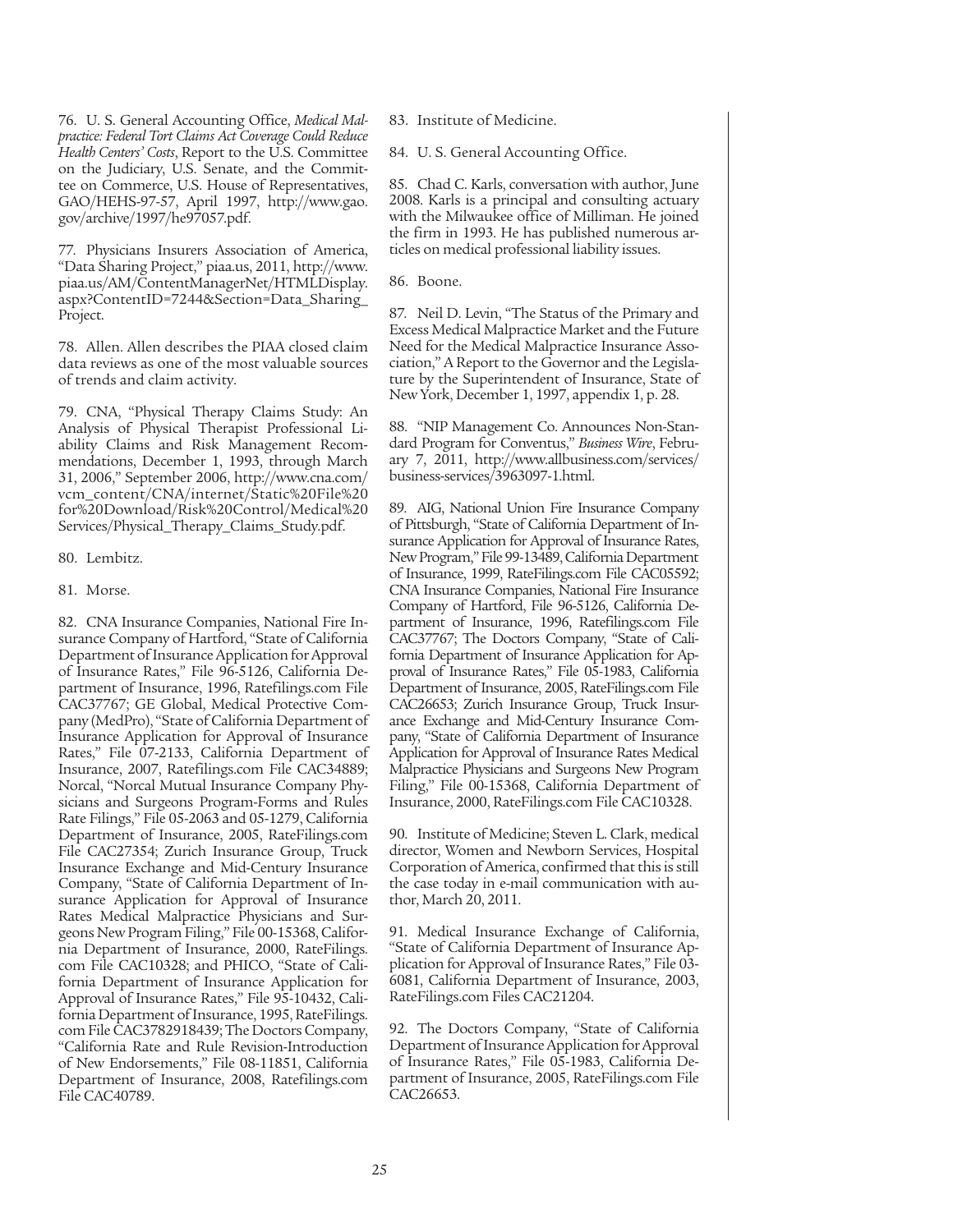93. Freedman and Priddy.

94. Ibid.; Shaw, p. 81.

95. Christopher Guadagnino, "Impact of PA Malpractice Law," *Physician's News Digest*, 2002, http:// www.Physiciansnews.com/cover/502.html.

96. Davies; Nibbe.

97. Davies.

98. Freedman and Priddy.

99. Vlazny, September 2, 2009.

100. Davies; Dow.

101. Davies; Nibbe; O'Connell; Vlazny, September 2, 2009.

102. Davies.

103. Boone.

104. O'Connell.

105. Freedman and Priddy.

106. Unfortunately, the precise number of providers that require physicians to carry malpractice insurance is not available. Edward E. Hollowell and Jennifer L. Smith, "Coproviders and Institutional Practice," in *Legal Medicine*, 7th ed. (American College of Legal Medicine, Textbook Committee, Mosby Elsevier, 2007), pp. 89–114, report that a 1977 survey by the American Hospital Association of U.S. community hospitals found 26 percent required physicians to have a minimum level of malpractice insurance. The AHA does not currently collect this information. American Hospital Association (AHA), e-mail communication with author, August 21, 2009.

107. Hollowell et al., pp. 89–114.

108. Beider and Hagen.

109. Danzon, *Medical Malpractice; Theory, Evidence, and Public Policy*; William B. Schwartz and Daniel N. Mendelson, "The Role of Physician-Owned Insurance Companies in the Detection and Deterrence of Negligence," *Journal of the American Medical Association* 262, no. 10 (1989): 1342–46.

110. Physician Insurers Association of America, "PIAA History," 2009, http://www.piaa.us/AM/Con tentManagerNet/HTMLDisplay.aspx?Content ID=3979&Section=History (link no longer works).

111. Morse; Vlazny, September 2, 2009.

112. Allen.

113. Robert L. Lowes, "Tort Reform Bill Would Reduce Deficit by \$40 Billion," *Medscape Medical News,* March 11, 2011, http://www.medscape.com/view article/738839.

114. Congressional Budget Office, *Medical Malpractice Tort Limits and Health Care Spending; National Conference of State Legislatures*, "Medical Liability/Malpractice Laws," summarizes state laws regarding damage award limits or caps, September 23, 2010, http://www.ncsl.org/default.aspx?tabid=18516.

115. Congressional Budget Office, *Medical Malpractice Tort Limits and Health Care Spending,* critiques physician surveys as a means to assess the level of defensive medicine. U.S. Congress, Office of Technology Assessment, *Defensive Medicine and Medical Malpractice*, OTA-H—602 (Washington: Government Printing Office, 1994).

116. See for example, Katherine Baicker and Amitabh Chandra, "The Effects of Malpractice Liability on the Delivery of Health Care," *Forum for Health Economics and Policy* 8, no. 4 (2005) (mammograms); Daniel P. Kessler and Mark B. McClellan, "Do Doctors Practice Defensive Medicine?" *The Quarterly Journal of Economics* 111, no. 2 (1996): 353–90 (heart disease); Lisa Dubay, Robert Kaestner, and Timothy Waidmann, "The Impact of Malpractice Fears on Cesarean Section Rates," *Journal of Health Economics* 18, no. 4 (1999): 491–522 (cesarean section rates).

117. Congressional Budget Office, *Cost Estimate H.R. 5, Help Efficient, Accessible, Low-cost, Timely Healthcare (HEALTH) Act of 2011*, March 10, 2011, http:// www.cbo.gov/ftpdocs/120xx/doc12095/hr5.pdf.

118. Beider and Hagen; Congressional Budget Office, "Letter to Honorable Orrin G. Hatch from CBO Director Douglas W. Elmendorf," October 9, 2009, http://www.cbo.gov/ftpdocs/106xx/doc10641/10-09- Tort\_Reform.pdf; Hyman and Silver, pp. 893–993. Also see Danzon, "Liability for Medical Malpractice."

119. Thanks to Michael Cannon, director of health policy studies at the Cato Institute, for this insight.

120. See, for example, Public Citizen, "The Inequitable Impact of Non-Economic Damage Caps: Three Academic Studies Demonstrate Severely Injured and Female Patients Are Hurt the Most," http://www.citizen.org/documents/HarvardRandFactsheet.pdf.

121. Frank Cornelius, "Crushed by My Own Reform," *New York Times*, October 7, 1994, in Mark A. Hall et al., *Health Care Law and Ethics,* 6th ed. (New York: Aspen, 2003), p. 471.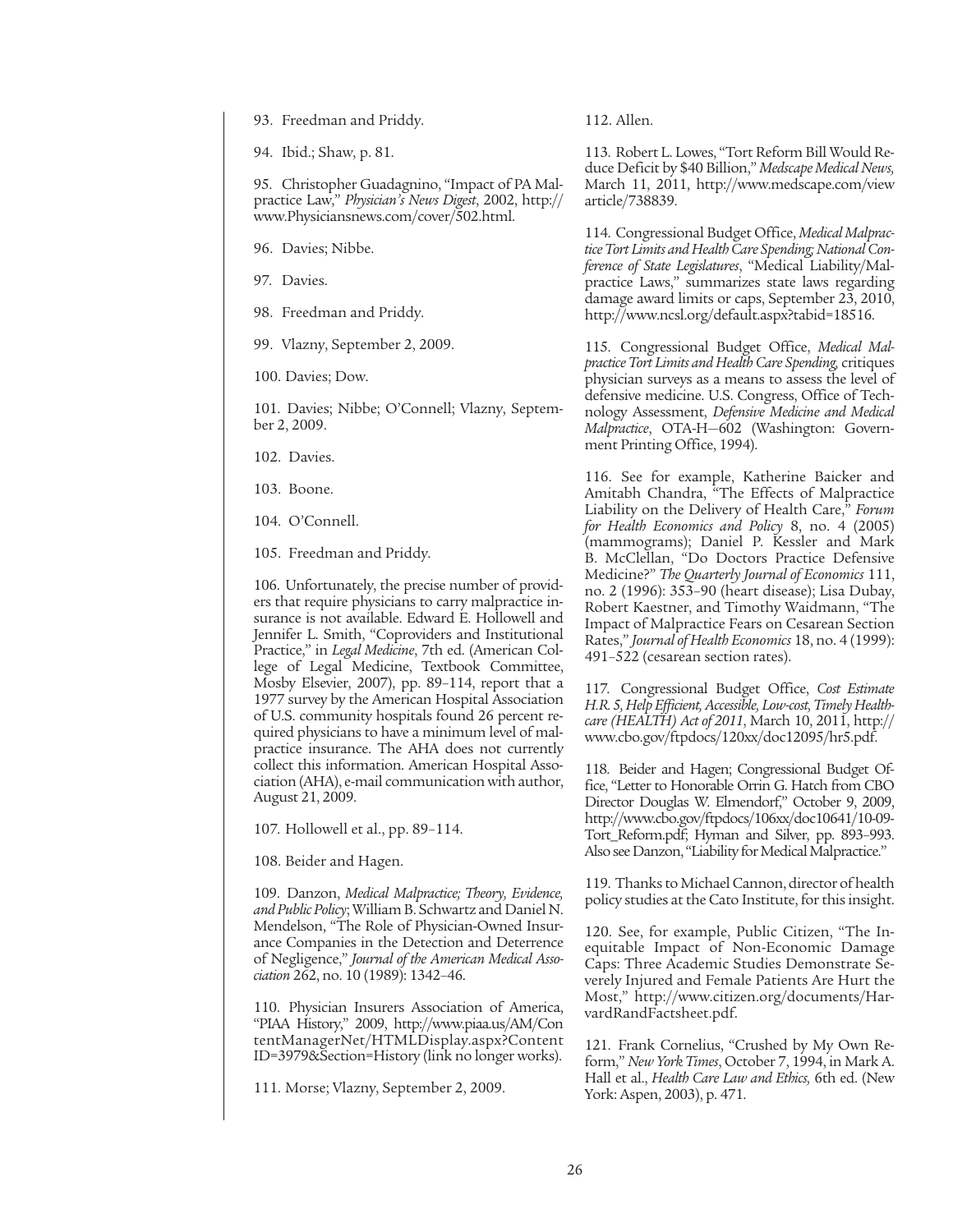122. Analysis by Farber and White, pp. 199–217, suggests the value of nonbinding arbitration.

123. Michael F. Cannon, "Reforming Medical Malpractice Liability through Contract," Cato Institute Working Paper no. 3, November 10, 2010, http:// www.cato.org/pub\_display.php?pub\_id=12552.

124. See, for example, Shirley Svorny, "Medical Licensing: An Obstacle to Affordable, Quality Care," Cato Institute Policy Analysis no. 621, September 17, 2008, http://www.cato.org/pub\_display. php?pub\_id=9640; and Shirley Svorny, "Physicians and Non-Physician Clinicians: Where Does Quality Assurance Come From?" in *What Can States Do to Reform Healthcare*, ed. John Graham (San Francisco: Pacific Research Institute, 2006).

125. Vlazny, September 2, 2009.

126. Svorny, "Medical Licensing."

127. Ibid.

128. Ibid.

129. American Medical Association Advocacy Resource Center, "Summary of Select State Laws Mandating Minimum Levels of Professional Liability Insurance," February 2008, http://www. ama-assn.org/ama1/pub/upload/mm/378/mlr proliains.pdf.

130. McMillan Law Firm, "Do All Doctors Have Insurance?" http://www.floridamalpractice.com/ med20.htm.

131. Svorny, "Medical Licensing."

132. Alicia Gallegos, "Georgia Physicians Must Reveal If They Don't Have Liability Insurance," June 6, 2011, amednews.com.

133. Thanks to Linda Gorman, senior fellow and director of the Health Care Policy Center at the Independence Institute, for this insight.

134. U. S. General Accountability Office.

135. Ibid.

136. Ibid.

137. Davies; Dow; O'Connell; Swicker, Vlazny, September 2, 2009.

138. Jan M. Ambrose and Anne Carroll, "Medical Malpractice Reform and Insurer Claims Defense: Unintended Effects?" *Journal of Health Politics, Policy and Law* 32, no. 5 (2007): 843–65.

139. See State of New Hampshire, 2009. In Rhode Island and Florida, firms that write personal injury liability insurance must be Joint Underwriting Association members, see Rhode Island JUA, "About Us," 2007, http://rhodeislandjua.com/about-us/, and Florida Medical Malpractice Joint Underwriting Association, "Welcome to the FMMJUA Website," 2004, http://www.fmmjua.com. New York's assigned-risk pool is a variant of a JUA. With stateimposed premium surcharge limits, the state's medical malpractice insurers share the burden of insuring those physicians whose expected risk exceeds the premium they pay.

140. Ambrose and Carroll reported JUAs were operational in 13 states. They do not cite a source nor do they indicate the set of states. The 1989 IOM report listed the following 13 states: Florida, Kansas, Massachusetts, Minnesota, New Hampshire, New York, Pennsylvania, Puerto Rico, Rhode Island, South Carolina, Texas, Virginia, and Wisconsin.

141. South Carolina Medical Malpractice Liability Insurance Joint Underwriting Association, "Why Choose the SCJUA?" scjua.com, August 13, 2008, http://www.scjua.com/why\_choose\_scjua.shtml.

142. Virginia State Corporation Commission, Bureau of Insurance, *The Feasibility of Creating a Liability Insurance Residual Market Facility and Joint Underwriting Association*, Report of the State Corporation Commission's Bureau of Insurance to the Governor and the General Assembly of Virginia, Senate Document no. 12, 1988.

143. Sloan, Bovbjerg, and Githens, p. 172.

144. Levin, p. 23.

145. See Svorny, "Medical Licensing: An Obstacle to Affordable, Quality Care" for evidence on the false assurances and supply constraints (limits to access that raise the cost of health care) that arise due to state regulation of medical professionals.